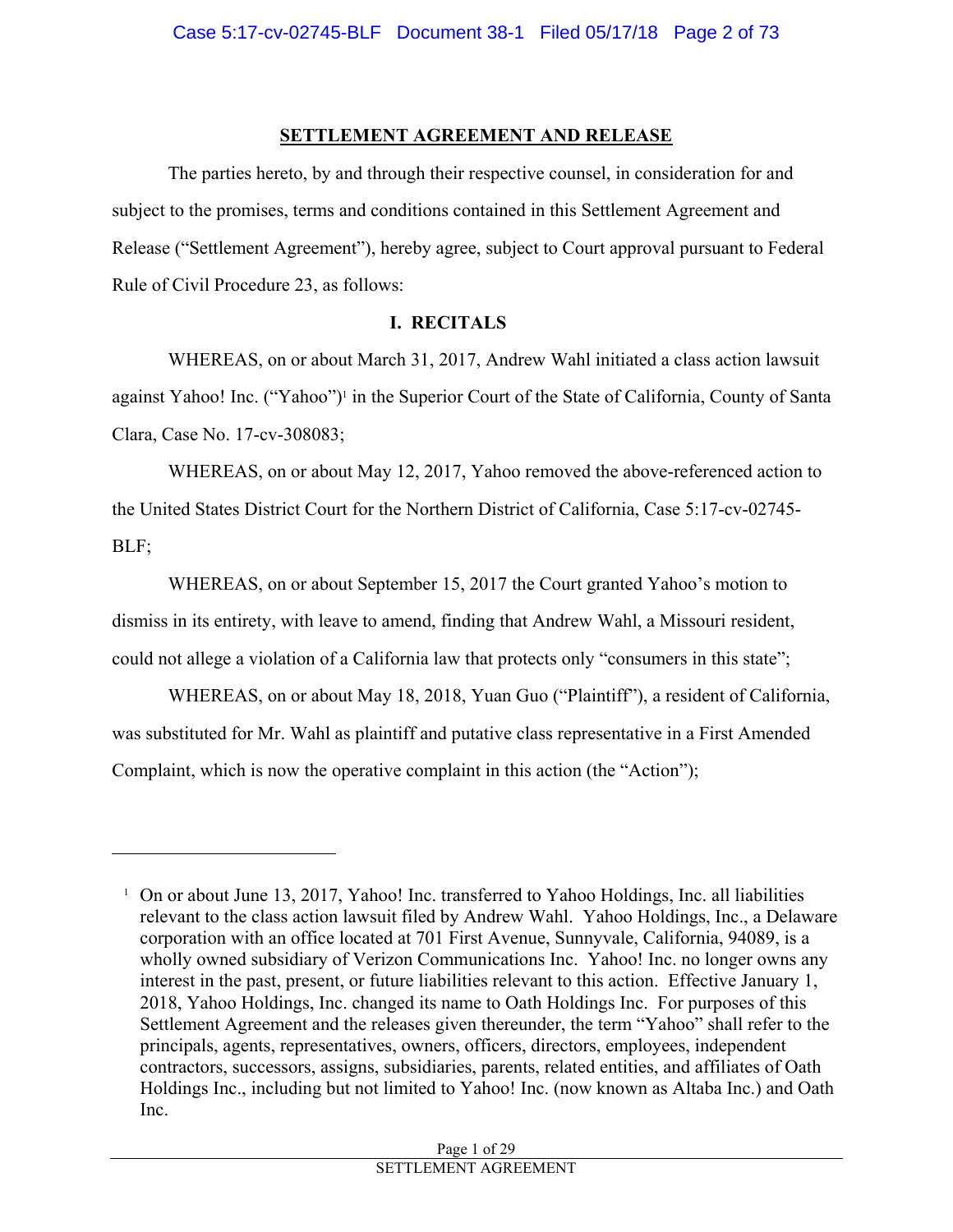#### Case 5:17-cv-02745-BLF Document 38-1 Filed 05/17/18 Page 3 of 73

WHEREAS, the Action asserts claims for alleged violations of California's Unfair Competition Law (Cal. Bus. & Prof. Code § 17200 *et seq*., the "UCL") on behalf of a purported class of California consumers based on alleged violations of California's Automatic Renewal Law (Cal. Bus. & Prof. Code § 17600 *et seq.*);

WHEREAS, counsel for Plaintiff and Mr. Wahl have considered that, if the claims asserted in the Action are not settled now by voluntary agreement among the parties, future proceedings (including appeals) would be protracted and expensive, involve highly complex legal and factual issues relating to liability and damages, and would involve substantial uncertainties, delays, and other risks inherent in litigation. In light of these factors, counsel for Plaintiff has concluded that it is desirable and in the best interests of Plaintiff and the putative members of the class to settle the claims asserted in the Action at this time;

WHEREAS, counsel for Plaintiff has concluded that the settlement embodied in this Settlement Agreement is fair, reasonable, adequate, and in the best interests of the putative class in the Action;

WHEREAS, Yahoo has vigorously denied and continues to vigorously deny all of the claims and contentions alleged in the Action, denies any wrongdoing and denies any liability to Plaintiff or any putative class members of the Action;

WHEREAS, Yahoo has also considered the risks and potential costs of continued litigation, on the one hand, and the benefits of the proposed settlement, on the other hand, and desires to settle the Action upon the terms and conditions set forth in this Settlement Agreement;

WHEREAS, Yahoo agreed not to oppose class action treatment of the claims alleged in the Action solely for the purpose of effecting the compromise and settlement of those claims on a California class basis as set forth herein and not for any other purpose; and

WHEREAS, this Settlement Agreement was reached as a result of extensive arms-length negotiations between counsel for Plaintiff and Andrew Wahl and counsel for Yahoo, and after meditation with the Hon. Ronald M. Sabraw (ret.), currently affiliated with JAMS, which occurred on March 13, 2018;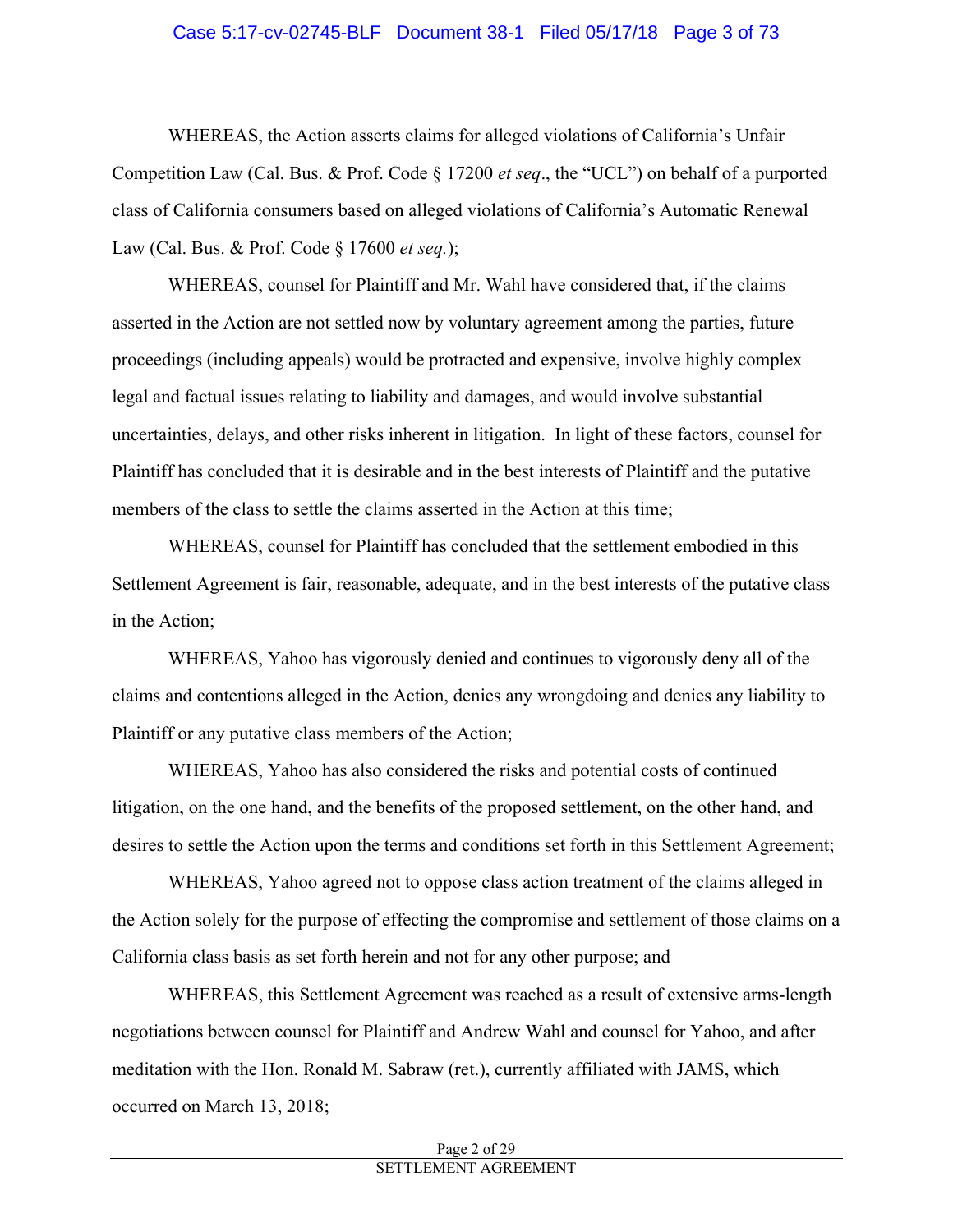#### Case 5:17-cv-02745-BLF Document 38-1 Filed 05/17/18 Page 4 of 73

NOW THEREFORE, it is hereby stipulated and agreed, by and between the Parties, through their respective counsel, that: (a) the Action be fully and finally compromised, settled, and released on a California-class basis, upon final settlement approval by the Court after a hearing as provided for in this Settlement Agreement; and (b) upon such approval by the Court, a Final Order and Judgment, substantially in the form attached hereto as Exhibit "B," be entered dismissing the Actions with prejudice, once the Effective Date (as defined below) has been reached, all upon the following terms and conditions.

#### **II. DEFINITIONS**

1. "Bar Date" means the final time and date by which a Claim Form must be received by the Settlement Administrator in order for a Settlement Class Member to be entitled to certain of the settlement consideration contemplated in this Settlement Agreement. The Bar Date shall be 60 calendar days after the Notice Date. The Bar Date may be extended by written agreement of the parties through Class Counsel and Defense Counsel without further approval of the Court or notice to the Settlement Class, provided that the settlement website administered by the Settlement Administrator shall be promptly updated to reflect any extension of the Bar Date. The Long Form Notice shall include information concerning the Bar Date and shall also advise members of the Settlement Class that the Bar Date may be extended and that, if the Bar Date is extended, such information shall be provided on the settlement website.

2. "Claim Form" means the document substantially in the form attached hereto as Exhibit "C," which may be modified to meet the requirements of the Claims Administrator, pursuant to which eligible Settlement Class Members can elect to recover the benefits described in Paragraphs 27 through 30.

3. "Claim Period" means the time period from the Notice Date through the Bar Date, which is the time period that Settlement Class Members will have to elect to claim the benefits and payments contemplated by Paragraphs 27 through 30 of this Settlement Agreement.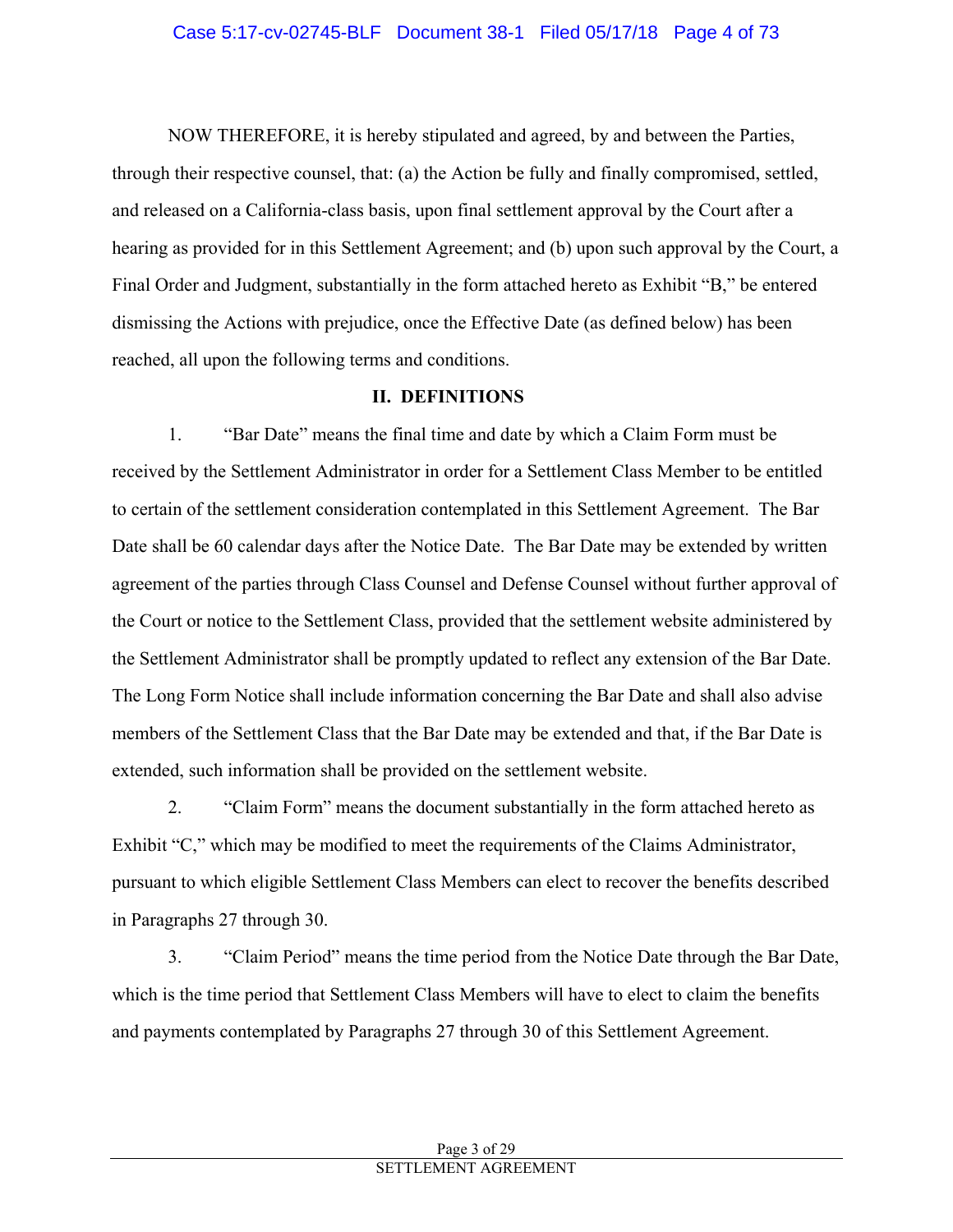#### Case 5:17-cv-02745-BLF Document 38-1 Filed 05/17/18 Page 5 of 73

4. "Class Counsel" means Bob Horn and Joe Kronawitter from the law firm Horn Alyward & Brandy in Kansas City, Missouri, and Darius Ogloza, Micah Nash, and Josephine Lee from the law firm Ogloza Fortner LLP in San Francisco, California.

5. "Court" means the United States District Court for the Northern District of California and the Judge Beth Labson Freeman.

6. "Defense Counsel" means the law firm of Gibson, Dunn & Crutcher LLP.

7. "Effective Date" means the date on which the Final Order and Judgment (defined below) in the Action becomes "Final." As used in this Settlement Agreement, "Final" means five court days after all of the following conditions have been satisfied:

(a) The Final Order and Judgment has been entered; and

(b) (i) if reconsideration and/or appellate review of the Final Order and Judgment is not sought, the expiration of the time for the filing or noticing of any motion for reconsideration, appeal, petition, and/or writ of the final judgment in the Action; or (ii) if reconsideration and/or appellate review is sought from the Final Order and Judgment or otherwise: (A) the date on which the Final Order and Judgment is affirmed and is no longer subject to judicial review, or (B) the date on which the motion for reconsideration, appeal, petition, or writ is dismissed or denied and the Final Order and Judgment, and the final judgment in the Action, are no longer subject to judicial review.

8. "Event of Termination" means any event terminating the Settlement Agreement, including but not limited to: (1) mutual written agreement of the parties to terminate the Settlement Agreement; (2) the Court denying any motion for preliminary or final approval of the Settlement; (3) any reviewing court reversing the Court's orders approving preliminary or final approval of the Settlement; or (4) any other event set forth in this Settlement Agreement according to which the Settlement Agreement would be terminated. Upon an Event of Termination, the parties shall return to the status quo ante as it existed on the date this Settlement Agreement was signed.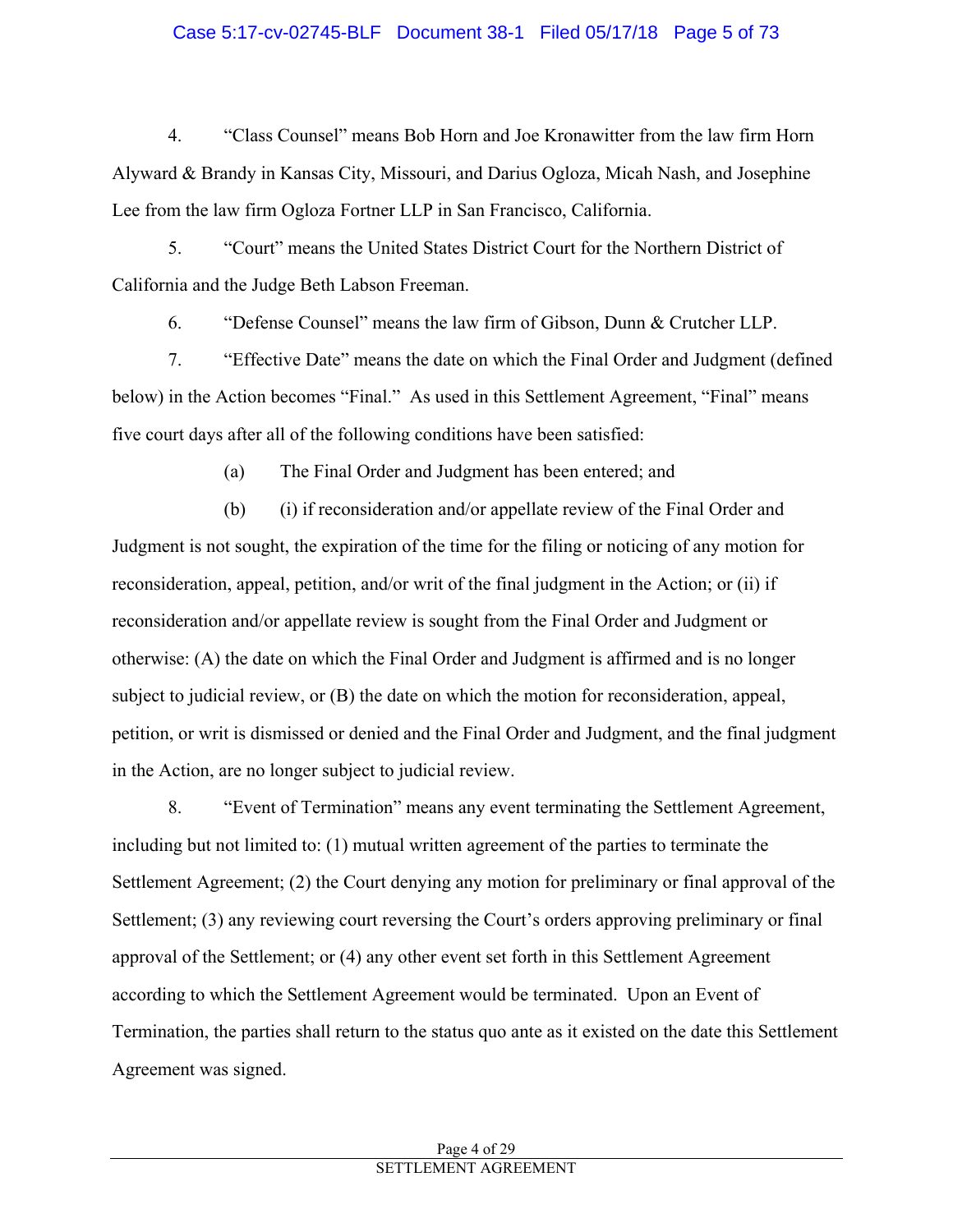#### Case 5:17-cv-02745-BLF Document 38-1 Filed 05/17/18 Page 6 of 73

9. "Final Fairness Hearing" means the hearing that is to take place after the entry of the Preliminary Approval Order and after the Notice Date for purposes of: (a) entering the Final Order and Judgment and dismissing the Action with prejudice; (b) determining whether the Settlement should be approved as fair, reasonable, adequate and in the best interests of the Settlement Class Members; and (c) to rule upon an application by Class Counsel for an award of attorneys' fees and expenses.

10. "Final Order and Judgment" means an order fully and finally approving the Settlement and dismissing the Action with prejudice, substantially in the form attached hereto as Exhibit "B."

11. "Long Form Notice" means the long form "NOTICE OF SETTLEMENT," substantially in the form attached hereto as Exhibit "D."

12. "Notice Date" means the date that the Long Form Notice and/or Summary Notice is initially emailed by the Settlement Administrator.

13. "Person" means any legal entity, including but not limited to a natural person, corporation, organization, partnership, or other legal entity.

14. "Preliminary Approval Order" means the Order Preliminarily Approving Settlement and Notice Procedures, substantially in the form attached hereto as Exhibit "A."

15. "Released Claims" means any and all claims, demands, rights, damages, obligations, suits, liens, and causes of action over every nature and description whatsoever, ascertained or unascertained, suspected or unsuspected, existing or claimed to exist, including unknown claims (as described in Paragraph 40 below) as of the Effective Date by Plaintiff and all Settlement Class Members (and Plaintiff's and Settlement Class Members' respective heirs, executors, administrators, representatives, agents, attorneys, partners, successors, predecessorsin-interest, and assigns) that were brought as of the date of the Final Fairness Hearing or that could have been brought against the Released Parties (as hereinafter defined), or any of them, and that arise out of or are related in any way to any or all of the acts, omissions, facts, matters, transactions, or occurrences that were or could have been directly or indirectly alleged or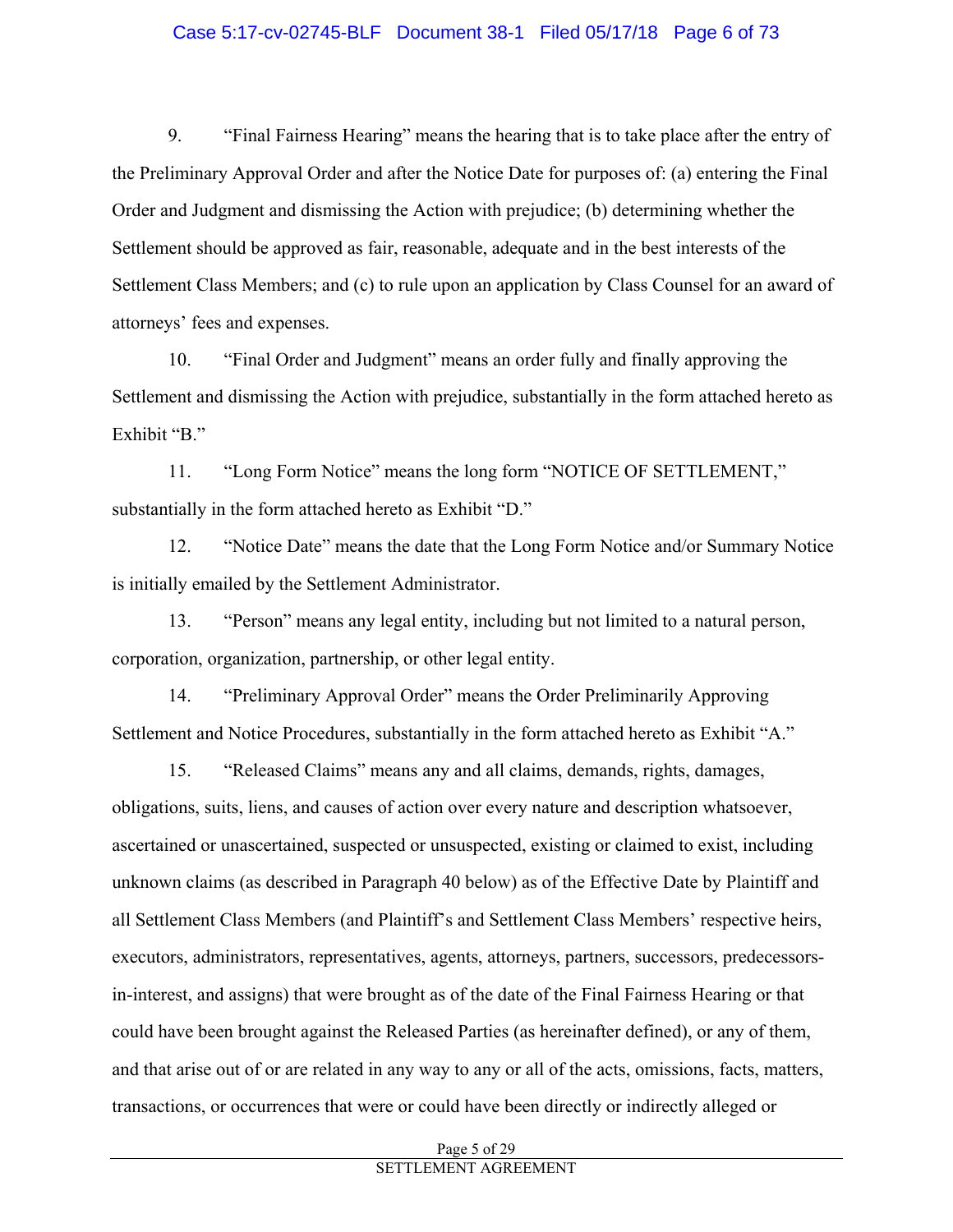#### Case 5:17-cv-02745-BLF Document 38-1 Filed 05/17/18 Page 7 of 73

referred to in the Action (including, but not limited to alleged violations of any and all federal, state, commonwealth, district, or territorial consumer protection, unfair competition, and/or false or deceptive advertising statutes; breach of contract; breach of express or implied warranty; fraud; negligent misrepresentation; unjust enrichment, restitution, trespass, conversion, declaratory or injunctive relief, and other equitable claims or claims sounding in contract and tort).

16. "Released Parties" means: Yahoo (as defined in footnote 1, *supra*) and its respective employees, assigns, attorneys, agents, and all of each of their past, present, and future officers and directors; all of each of their parents, subsidiaries, divisions, affiliates, predecessors, and successors, and each of their respective employees, assigns, attorneys, agents, resellers and past, present and future officers and directors; and any and all persons, entities, or corporations involved in any way in creating, operating, hosting, or administering Rivals.com.

17. "Releasing Parties" means Plaintiff and all Settlement Class Members, and each of their predecessors, successors, assigns, heirs, or executors.

18. "Settlement" means the settlement embodied in this Settlement Agreement.

19. "Settlement Administrator" means the qualified third party selected by the parties and approved by the Court in the Preliminary Approval Order to administer the Settlement, including providing Summary Notice. The parties agree to recommend that the Court appoint JND Legal Administration. If JND Legal Administration is unavailable or the parties agree otherwise, the parties may recommend a different proposed Settlement Administrator.

20. "Settlement Class" means all customers in California who were charged on a recurring basis by Rivals.com for auto-renewal subscriptions entered into between March 31, 2013 and the present.

21. "Settlement Class Member(s)" means any member of the Settlement Class who does not elect exclusion or opt out from the Settlement Class pursuant to the terms and conditions for exclusion set out in this Settlement Agreement, the Long Form Notice, and the Summary Notice.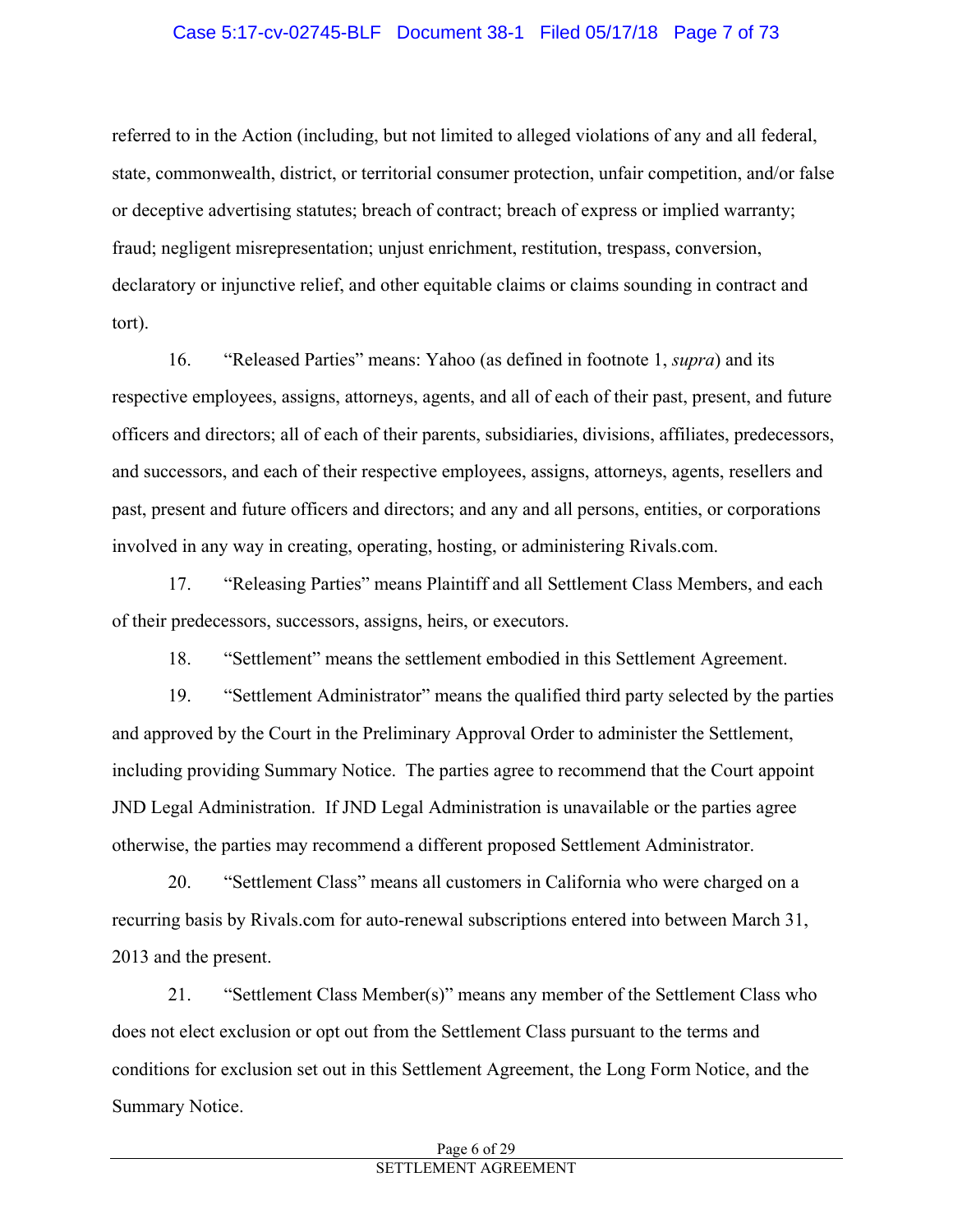## Case 5:17-cv-02745-BLF Document 38-1 Filed 05/17/18 Page 8 of 73

22. "Summary Notice" means the summary "Notice of Proposed Class Action Settlement," substantially in the form attached hereto as Exhibit "E."

## **III. SUBMISSION OF THE SETTLEMENT TO THE COURT AND STAY**

23. The parties agree to stay all trial court litigation proceedings upon the signing of this Settlement Agreement (which stay shall be terminated upon an Event of Termination) except to carry out or enforce the terms and conditions of this Settlement Agreement, and to secure the Preliminary Approval Order and Final Order and Judgment.

24. No later than five court days following the signing of this Settlement Agreement, Class Counsel shall apply to the Court for entry of the Preliminary Approval Order (substantially in the form attached as Exhibit "A"), for the purpose of, among other things:

(a) Approving the Long Form Notice and Summary Notice, substantially in the form set forth at Exhibits "D" and "E";

(b) Finding that the requirements for provisional certification of the Settlement Class have been satisfied, appointing Plaintiff as the representative of the Settlement Class, and Class Counsel as counsel for the Settlement Class, and preliminarily approving the Settlement as being within the range of reasonableness such that the Long Form Notice and Summary Notice should be provided pursuant to this Settlement Agreement;

(c) Scheduling the Final Fairness Hearing to determine whether the Settlement should be approved as fair, reasonable, adequate and in the best interests of the Settlement Class Members, and to determine whether a Final Order and Judgment should be entered dismissing the Action with prejudice;

(d) Preliminarily approving the form of the Final Order and Judgment;

(e) Directing that notice of the Settlement and of the Fairness Hearing shall be given to the Settlement Class as follows:

(i) providing an email notification with a link to a settlement website to be designed and administered by the Settlement Administrator that will contain the settlement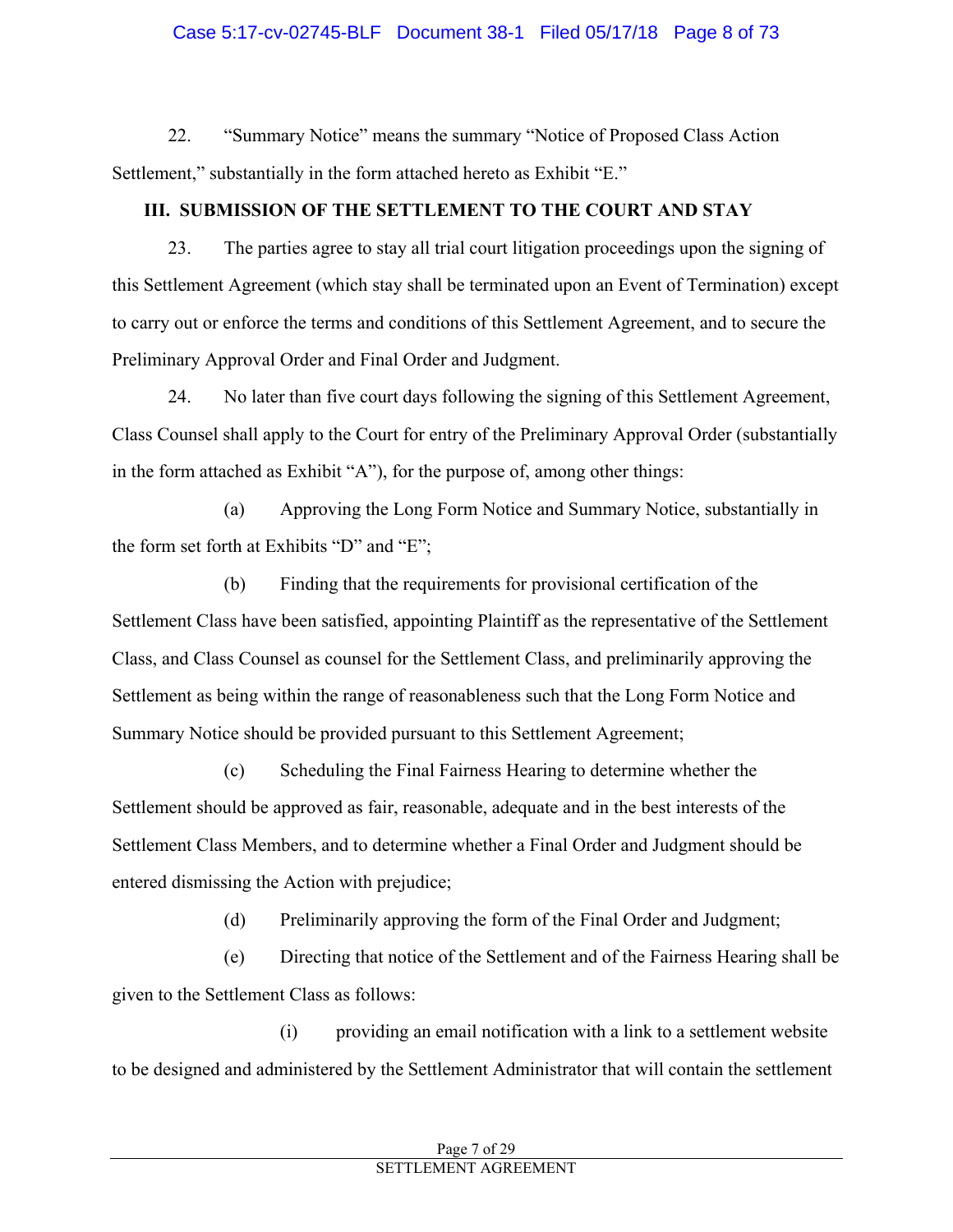#### Case 5:17-cv-02745-BLF Document 38-1 Filed 05/17/18 Page 9 of 73

documents (including but not limited to the Long Form Notice and the Claim Form), a list of important dates, and any other information to which the parties may agree; and

(ii) having the Settlement Administrator contact by a direct mail postcard sent to the last postal address in Defendant's records for any Settlement Class Members whose email notifications are returned;

(f) Providing that Settlement Class Members will have until the Bar Date to submit Claim Forms;

(g) Providing that any objections by any Settlement Class Member to the certification of the Settlement Class and the proposed Settlement contained in this Settlement Agreement, and/or the entry of the Final Order and Judgment, shall be heard and any papers submitted in support of said objections shall be considered by the Court at the Fairness Hearing only if, on or before the date(s) specified in the Long Form Notice, the Summary Notice and Preliminary Approval Order, such objector files with the Court a notice of the objector's intention to appear, and otherwise complies with the requirements in Paragraphs 61 through 64 of this Settlement Agreement;

(h) Establishing dates by which the parties shall file and serve all papers in support of the application for final approval of the Settlement and/or in response to any valid and timely objections;

(i) Providing that all Settlement Class Members will be bound by the Final Order and Judgment dismissing the Action with prejudice unless such members of the Settlement Class timely file valid written requests for exclusion or opt out in accordance with this Settlement Agreement and the Long Form Notice;

(j) Providing that Settlement Class Members wishing to exclude themselves from the Settlement will have until the date specified in the Long Form Notice, the Summary Notice, and the Preliminary Approval Order to submit a valid written request for exclusion or opt out to the Settlement Administrator;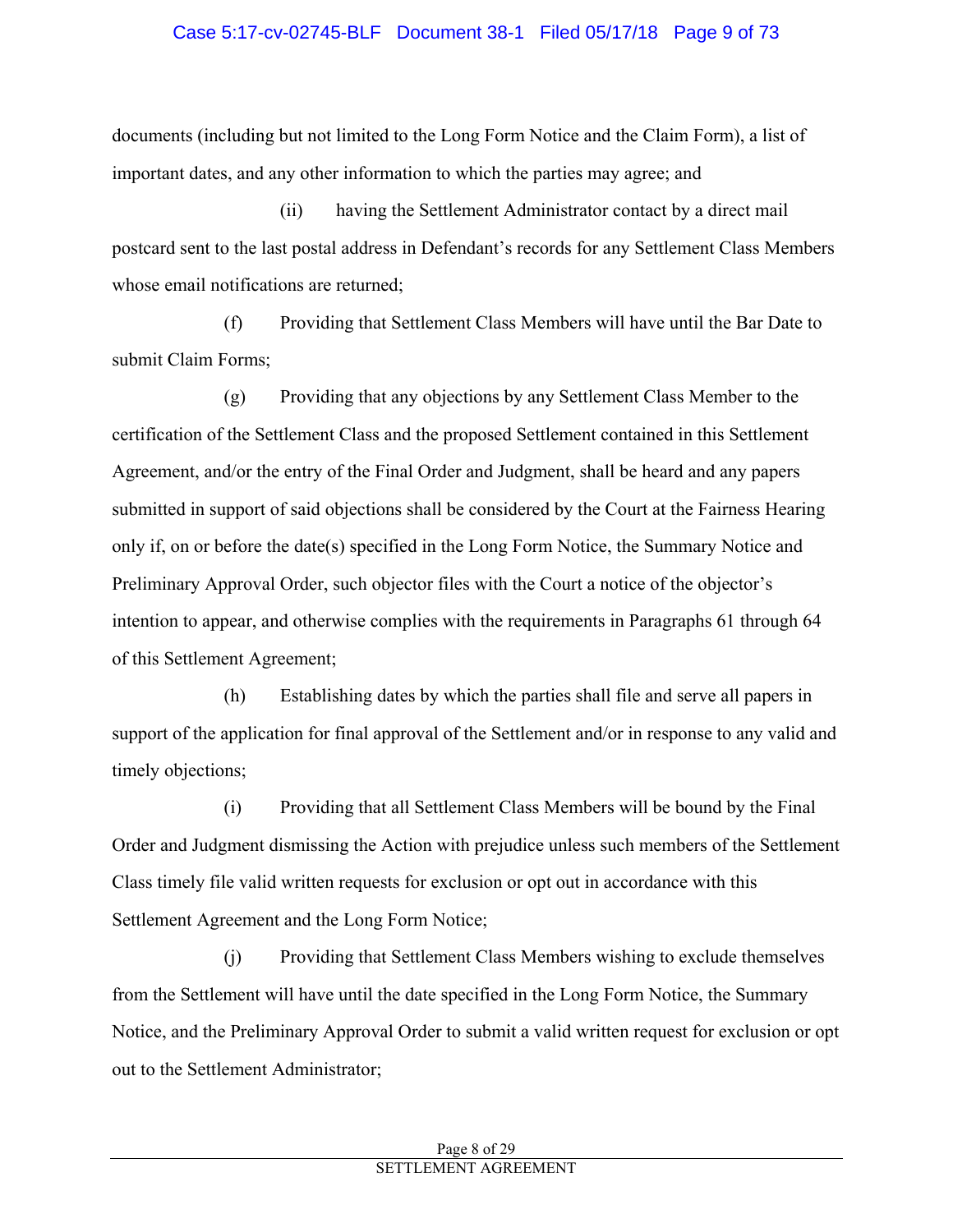## Case 5:17-cv-02745-BLF Document 38-1 Filed 05/17/18 Page 10 of 73

(k) Providing a procedure for Settlement Class Members to request exclusion or opt out from the Settlement, by timely sending such request to the Settlement Administrator;

(l) Pending the Fairness Hearing, staying all proceedings in the Action, other than proceedings necessary to carry out or enforce the terms and conditions of this Settlement Agreement and the Preliminary Approval Order; and

(m) Pending the Fairness Hearing, enjoining Plaintiff and Settlement Class Members, or any of them, from commencing or prosecuting, either directly or indirectly, any action asserting any of the Released Claims.

25. Following the entry of the Preliminary Approval Order, the Long Form Notice and Summary Notice shall be given and published in the manner directed and approved by the Court.

26. The parties agree that the notice plan contemplated by this Settlement Agreement is valid and effective, that it provides reasonable notice to the Settlement Class, and that it represents the best practicable notice under the circumstances.

## **IV. THE SETTLEMENT CONSIDERATION**

## **A. Compensatory Relief**

 $\overline{a}$ 

27. Class Members will be entitled to receive either credit towards a Rivals.com subscription or cash as follows:

- (a) Settlement Class Members who purchased an annual subscription will be entitled to receive either 5 months of credit, or, at their election, \$20 in cash; or
- (b) Settlement Class Members who purchased a monthly subscription will be entitled to receive either 3 months of credit, or, at their election, \$10 cash;2

<sup>&</sup>lt;sup>2</sup> Settlement Class Members are entitled to only one form of relief, based on either an annual subscription or a monthly subscription. If a Settlement Class Member had both an annual subscription and a monthly subscription during the relevant time period, he or she will receive either a credit towards a Rivals.com subscription or cash under Paragraph 27(a) only.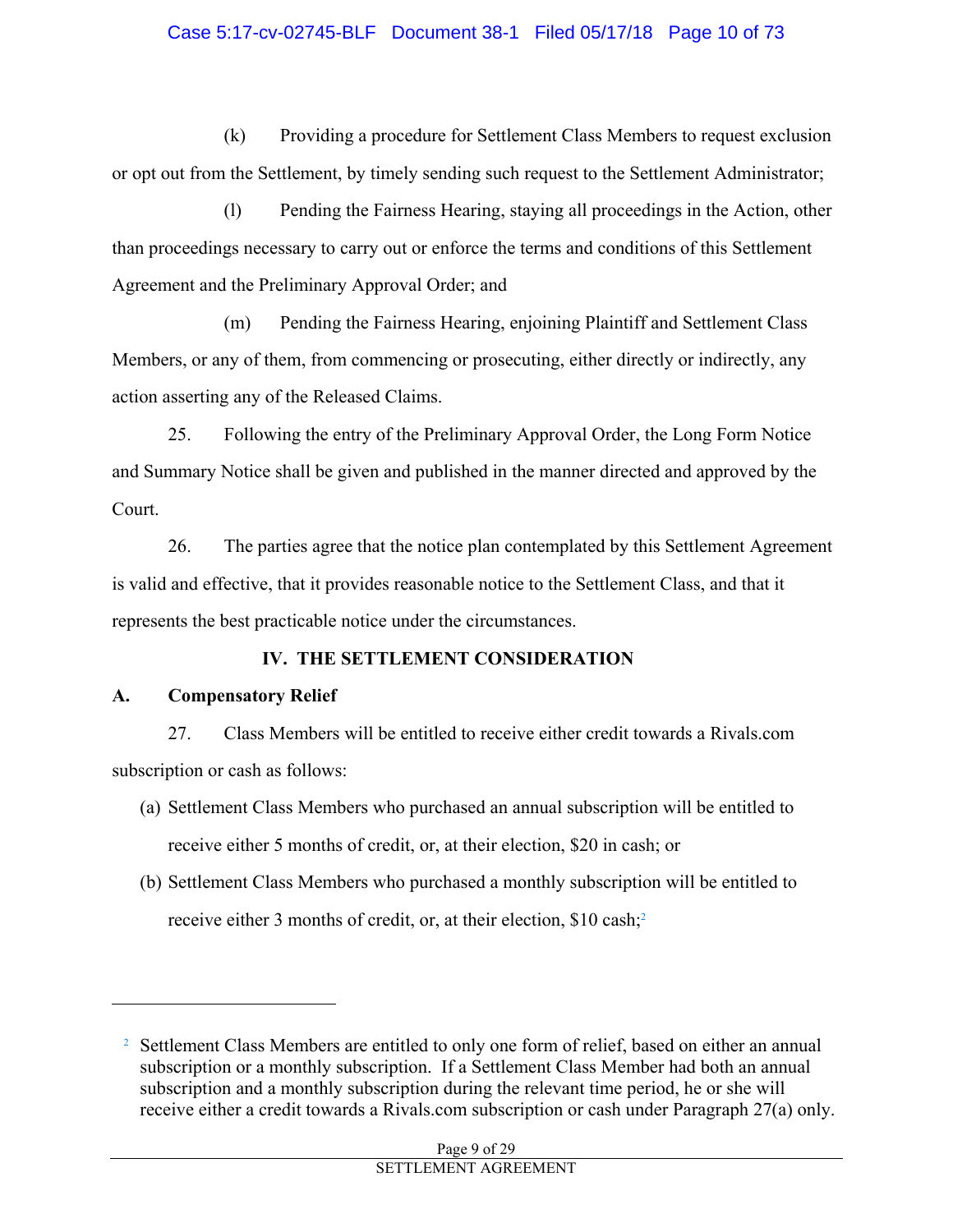#### Case 5:17-cv-02745-BLF Document 38-1 Filed 05/17/18 Page 11 of 73

28. Settlement Class Members wishing to receive cash must make an election to receive cash by submitting a valid Claim Form to the Settlement Administrator. Settlement Class Members who do not submit a valid Claim Form electing to receive cash will be provided with the appropriate monthly credit based on their subscription type (annual or monthly).

29. Settlement Class Members obtaining a credit will receive free use of the services on the Rivals.com website that normally require a paid subscription with no expectation or obligation to continue using the services beyond the free period. For Settlement Class Members who do not have an active paid subscription on the Effective Date, the free period will begin within 45 days of the Effective Date, unless an alternate date in the future is selected on a valid Claim Form submitted by a Settlement Class Member. For Settlement Class Members who do have an active paid subscription on the Effective Date, the free period will effectively extend the Settlement Class Member's current subscription period by the length of the free period. Following final approval of this Settlement, an email notice will be sent to Settlement Class Members, reminding them that the free period will commence in accordance with the Court's final approval order.

30. The Settlement Administrator shall determine the validity of each Claim Form, and each authorized Settlement Class Member's compensation, based upon each Settlement Class Member's Claim Form and the required information as set forth herein. The Settlement Consideration shall be paid as described in more detail in section VII below.

#### **B. Practice Changes**

31. Within 90 days of the Effective Date, Yahoo shall modify the subscription page for Rivals.com to present the automatic renewal terms in a clear and conspicuous manner for California customers before a subscription agreement is fulfilled and in visual proximity to the request to consent to the subscription offer. Nothing in this paragraph shall prohibit Rivals.com from making changes to the way in which it presents the automatic renewal terms for California customers should there be any future changes to the substantive law.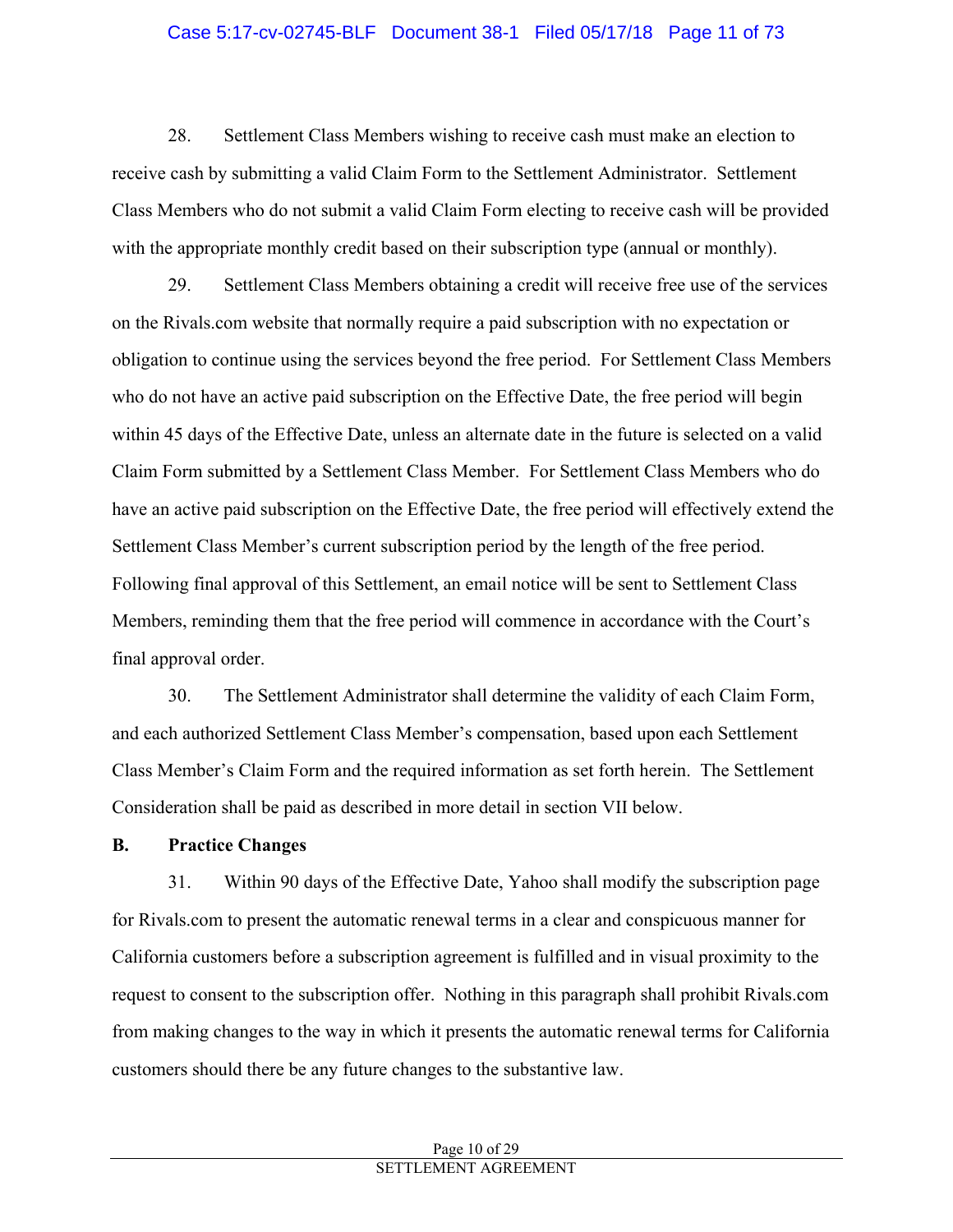# **V. ATTORNEYS FEE-AND-EXPENSE AWARD AND CLASS REPRESENTATIVE AWARD**

32. Class Counsel may petition the Court for an award of attorneys' fees, costs, and expenses. For purposes of this Settlement Agreement And Release only, Yahoo does not oppose, and will not encourage or assist a third party in opposing, Class Counsel's request for attorneys' fees, costs, and expenses up to a maximum of a total of \$300,000; nor does Yahoo contest the reasonableness of such amount; nor does Yahoo contest Plaintiff's and Class Counsels' assertion that they have conferred a benefit on the public in prosecuting and settling the Action.

33. Subject to Court approval, Yahoo will pay Class Counsel the amount of attorneys' fees, costs, and expenses as determined by the Court, not to exceed a total of \$300,000. Such payment will be in lieu of any statutory fees, costs, or expenses that Plaintiff and/or Class Counsel might otherwise have been entitled to recover, and this amount shall be inclusive of all fees, costs, and expenses of Class Counsel in the Action. Class Counsel will not seek in excess of a total of \$300,000, and, in any event, Plaintiff and Class Counsel agree that Yahoo shall not pay, or be obligated to pay, in excess of a total of \$300,000 for attorneys' fees, costs, and expenses.

34. Class Counsel and Plaintiff will ask the Court for the payment of a stipend from Yahoo to Plaintiff in the amount of \$5,000.00. Yahoo will not oppose this request by Class Counsel and Plaintiff for the stipend payment. Class Counsel and Plaintiff will not seek in excess of \$5,000 in stipend payments for Plaintiff and, in any event, Plaintiff and Class Counsel agree that Yahoo shall not pay, or be obligated to pay, in excess of this amount.

35. Plaintiff and Class Counsel, and each of them, agree that upon Yahoo's compliance with the terms and conditions of this Settlement Agreement, Yahoo will forever and finally have satisfied all of their obligations to Plaintiff and/or Class Counsel, or any of them, concerning payment of attorneys' fees, costs and expenses in the Action, and will forever and finally be absolved, released and discharged of any liability whatsoever to Plaintiff and/or Class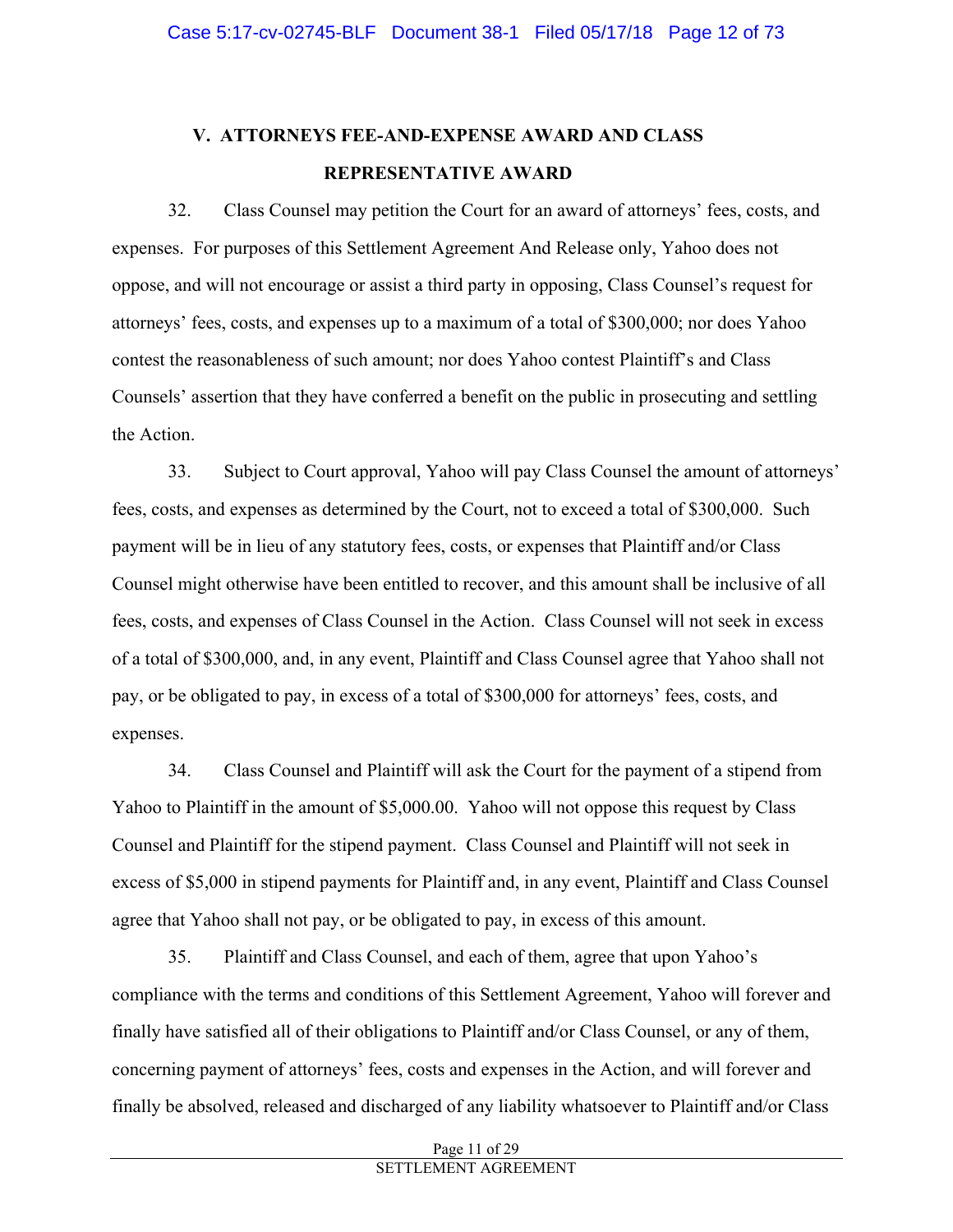### Case 5:17-cv-02745-BLF Document 38-1 Filed 05/17/18 Page 13 of 73

Counsel, or any of them, concerning attorneys' fees in the Action. It is further agreed that under no circumstances will Class Counsel, or any of them, sue Yahoo, or because of, relating to, concerning, or as a result of any payment or allocation of attorneys' fees and costs made in accordance with this Settlement Agreement. Under no circumstances will Yahoo be liable to Class Counsel, or any of them, for, because of, relating to, concerning or as a result of any payment or allocation of attorneys' fees made in accordance with this Settlement Agreement; and Class Counsel, and each of them, release Yahoo from any and all claims because of, relating to, concerning, or as a result of any payment or allocation of attorneys' fees and costs made in accordance with this Stipulation and Settlement. Yahoo shall have no responsibility for any taxes associated with the attorneys' fees, costs, and expenses paid by Yahoo pursuant to this Settlement Agreement.

36. Yahoo shall pay any such attorneys' fees and expenses, and any such stipend award, as awarded by the Court, by wire to an account designated by Class Counsel within 21 calendar days following the date that the settlement becomes Final (as that term is used in Paragraph 7).

37. The procedure for and the allowance or disallowance by the Court of any application for attorneys' fees, costs, expenses, or reimbursement to be paid to Class Counsel or for any stipend payments to be paid to Plaintiff are not part of the settlement of the Released Claims as set forth in this Settlement Agreement, and are to be considered by the Court separately from the Court's consideration of the fairness, reasonableness, and adequacy of the settlement of the Released Claims as set forth in this Settlement Agreement. Any such separate order, finding, ruling, holding, or proceeding relating to any such applications for attorneys' fees or stipends, or any separate appeal from any separate order, finding, ruling, holding, or proceeding relating to any of them or reversal or modification of any of them, shall not operate to terminate or cancel this Settlement Agreement or otherwise affect or delay the finality of the Final Order and Judgment or the Settlement. Any determination by the Court to award any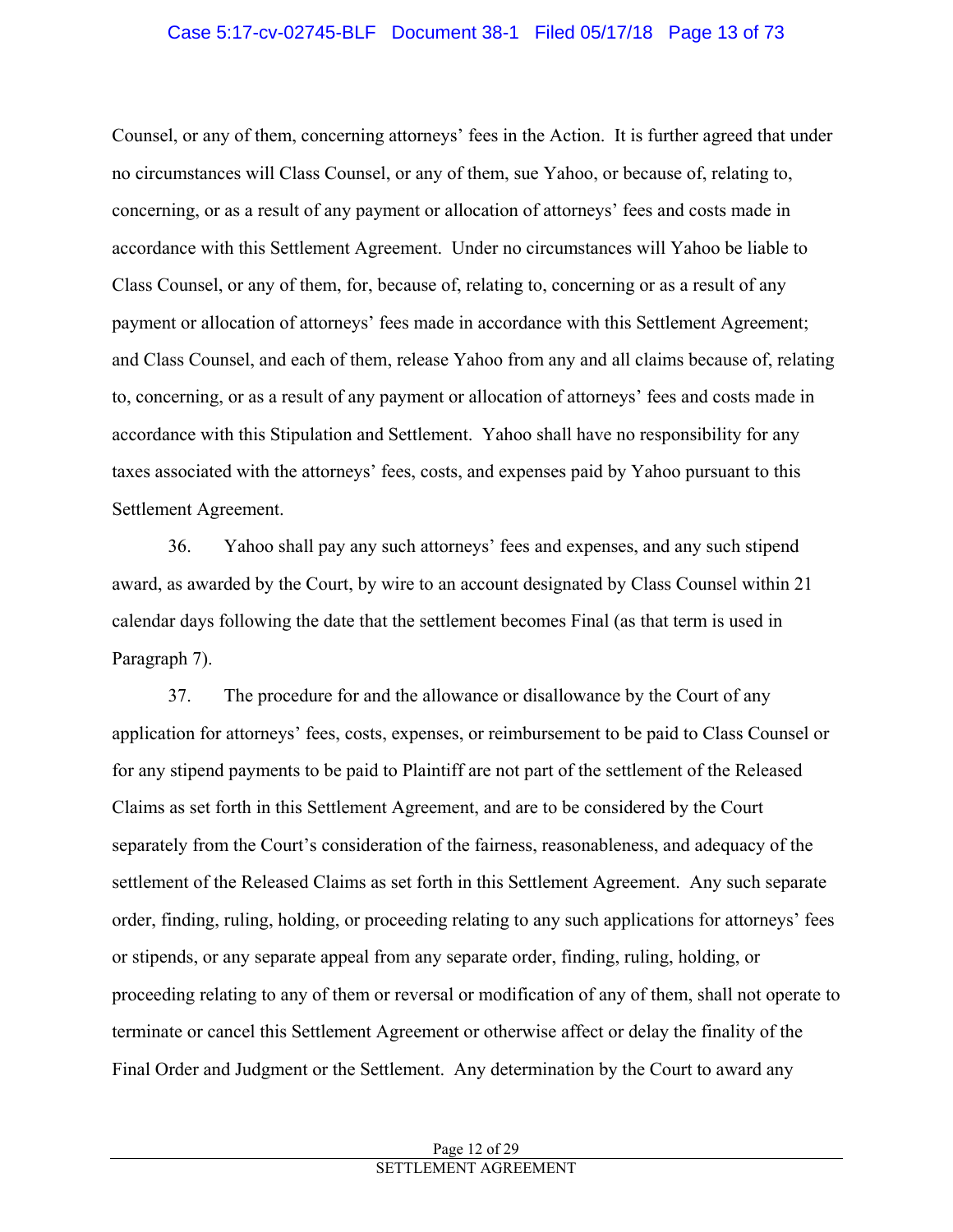## Case 5:17-cv-02745-BLF Document 38-1 Filed 05/17/18 Page 14 of 73

amount of attorneys' fees, costs, or expenses totaling less than \$300,000 shall not constitute an Event of Termination.

### **VI. RELEASES AND DISMISSAL OF ACTION**

38. Upon the Effective Date, the Releasing Parties shall be deemed to have, and by operation of the Final Order and Judgment shall have, fully, finally and forever released, relinquished, and discharged all Released Claims against the Released Parties.

39. Members of the Settlement Class who have opted out of the Settlement by the date set by the Court do not release their claims and will have no right to obtain any benefits of the Settlement.

40. The Released Claims include known and unknown claims relating to the Action, and this Settlement Agreement is expressly intended to cover and include all such Released Claims, including all rights of action thereunder. Settlement Class Members hereby expressly, knowingly, and voluntarily waive the provisions of Section 1542 of the California Civil Code, which provides as follows:

## A GENERAL RELEASE DOES NOT EXTEND TO CLAIMS WHICH THE CREDITOR DOES NOT KNOW OR SUSPECT TO EXIST IN HIS OR HER FAVOR AT THE TIME OF EXECUTING THE RELEASE, WHICH IF KNOWN BY HIM OR HER MUST HAVE MATERIALLY AFFECTED HIS OR HER SETTLEMENT WITH THE DEBTOR.

Settlement Class Members expressly waive and relinquish any and all rights and benefits that they may have under, or that may be conferred upon them by, the provisions of Section 1542 of the California Civil Code, or any other law of any state or territory that is similar, comparable, or equivalent to Section 1542, to the fullest extent that they may lawfully waive such rights or benefits pertaining to the Released Claims. In connection with such waiver and relinquishment, the Settlement Class Members hereby acknowledge that they are aware that they or their attorneys may hereafter discover claims or facts in addition to or different from those that they now know or believe exist with respect to Released Claims, but that it is their intention to hereby fully, finally, and forever settle and release all of the Released Claims known or unknown,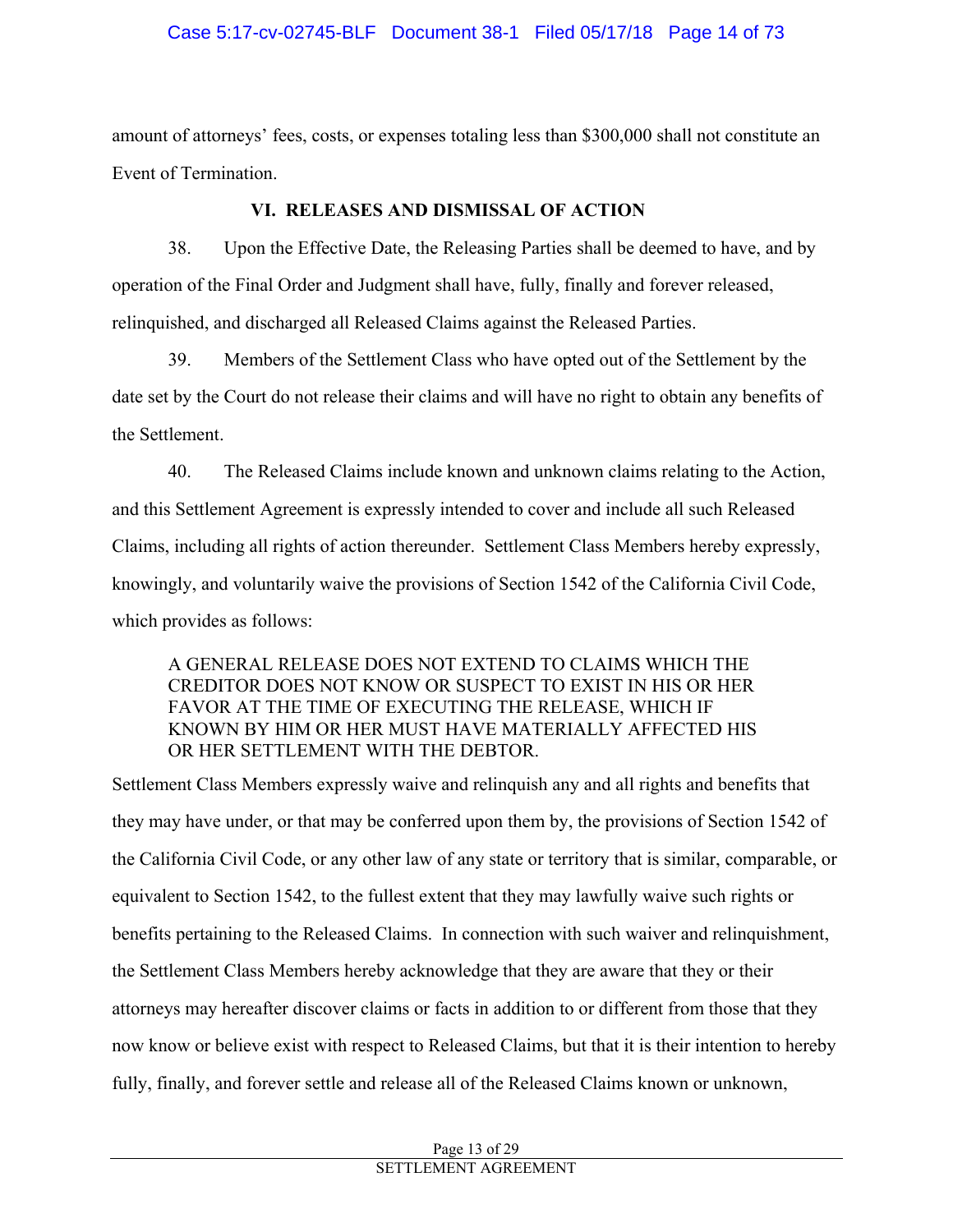## Case 5:17-cv-02745-BLF Document 38-1 Filed 05/17/18 Page 15 of 73

suspected or unsuspected, that they have against the Released Parties. In furtherance of such intention, the release herein given by the Settlement Class Members to the Released Parties shall be and remain in effect as a full and complete general release notwithstanding the discovery or existence of any such additional different claims or facts. Each of the parties expressly acknowledges that it has been advised by its attorney of the contents and effect of Section 1542, and with knowledge, each of the parties hereby expressly waives whatever benefits it may have had pursuant to such section. Settlement Class Members are not releasing any claims for personal injury. Plaintiff acknowledges, and the Settlement Class Members shall be deemed by operation of the Final Judgment to have acknowledged, that the foregoing waiver was separately bargained for and a material element of the Settlement of which this release is a part.

41. Upon entry of a Final Order and Judgment in the Action, the Action shall be dismissed with prejudice. Class Counsel shall have the responsibility for ensuring that the Action is timely dismissed with prejudice in accordance with the terms of this Settlement Agreement.

42. The Court shall retain jurisdiction over the Parties to this Settlement Agreement with respect to the future performance of the terms of this Settlement Agreement. In the event that any applications for relief are made, such applications shall be made to the Court.

43. Upon the Effective Date: (a) the Settlement Agreement shall be the exclusive remedy for any and all Released Claims of Settlement Class Members; and (b) the Settlement Class Members shall be permanently barred and enjoined from initiating, asserting, or prosecuting against the Released Parties in any federal or state court or tribunal any and all Released Claims.

#### **VII. ADMINISTRATION OF THE SETTLEMENT**

44. Following issuance of the Preliminary Approval Order, Yahoo will coordinate with the Settlement Administrator to provide notice to the Settlement Class as provided in this Settlement Agreement. Specifically, Yahoo shall provide the Settlement Administrator with the following within 14 calendar days after the Preliminary Approval Order: (1) the name, email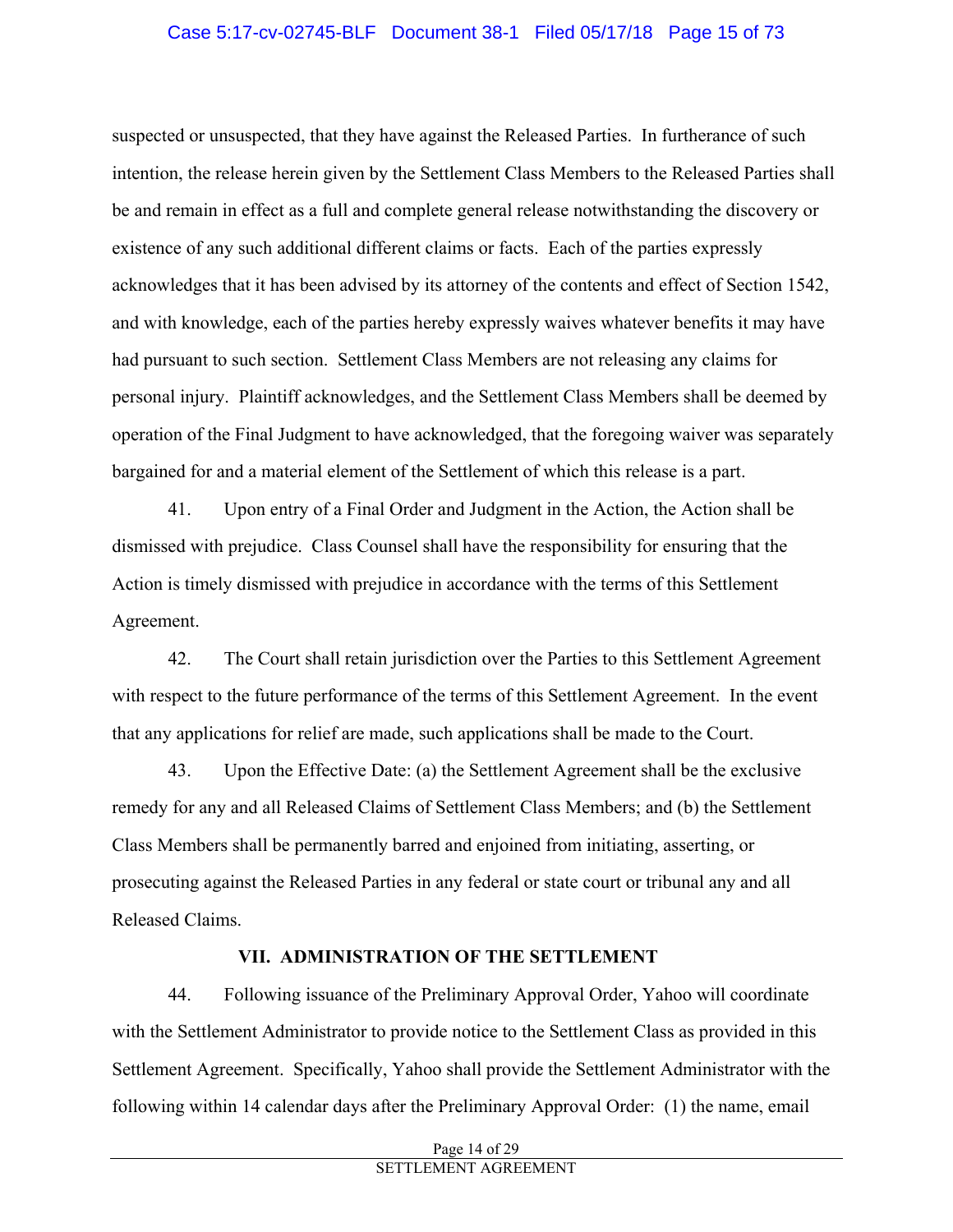#### Case 5:17-cv-02745-BLF Document 38-1 Filed 05/17/18 Page 16 of 73

address, and last address of record for each Rivals.com subscriber with a billing address of record in California; and (2) for each such Rivals.com subscriber, an indication of whether the individual is or was an annual or monthly subscriber.<sup>3</sup> The Settlement Administrator shall email each subscriber with the Summary Notice, within 30 calendar days after receiving the subscriber information, or as soon thereafter as practicable. The date on which the Settlement Administrator emails such notices shall be the Notice Date. The Settlement Administrator shall also cause activation of the settlement website to take place on or about the Notice Date. The Settlement Administrator shall also a mail a post card with the Summary Notice for any email notice returned as undeliverable.

45. Because the names, e-mail addresses, and other personal information about Settlement Class Members will be provided to the Settlement Administrator for purposes of providing notice, providing payments, and processing opt-out requests, the Settlement Administrator will execute a non-disclosure agreement with Yahoo and will take reasonable steps to ensure that any information provided to it by Settlement Class Members will be used solely for the purpose of effecting this Settlement. Any such Settlement Class Member identifying information provided to the Settlement Administrator will not be provided to Plaintiff or Class Counsel.

46. The Settlement Administrator shall administer the Settlement in accordance with the terms of this Settlement Agreement and, without limiting the foregoing, shall:

(a) Treat any and all documents, communications and other information and materials received in connection with the administration of the Settlement as confidential and shall not disclose any or all such documents, communications or other information to any person or entity except as provided for in this Settlement Agreement or by court order; and

 $\overline{a}$ 

<sup>3</sup> In the event that a Rivals.com subscriber paid for both an annual and a monthly subscription during the relevant time period, Yahoo will designate the individual as only an annual subscriber, in accordance with Paragraph 27.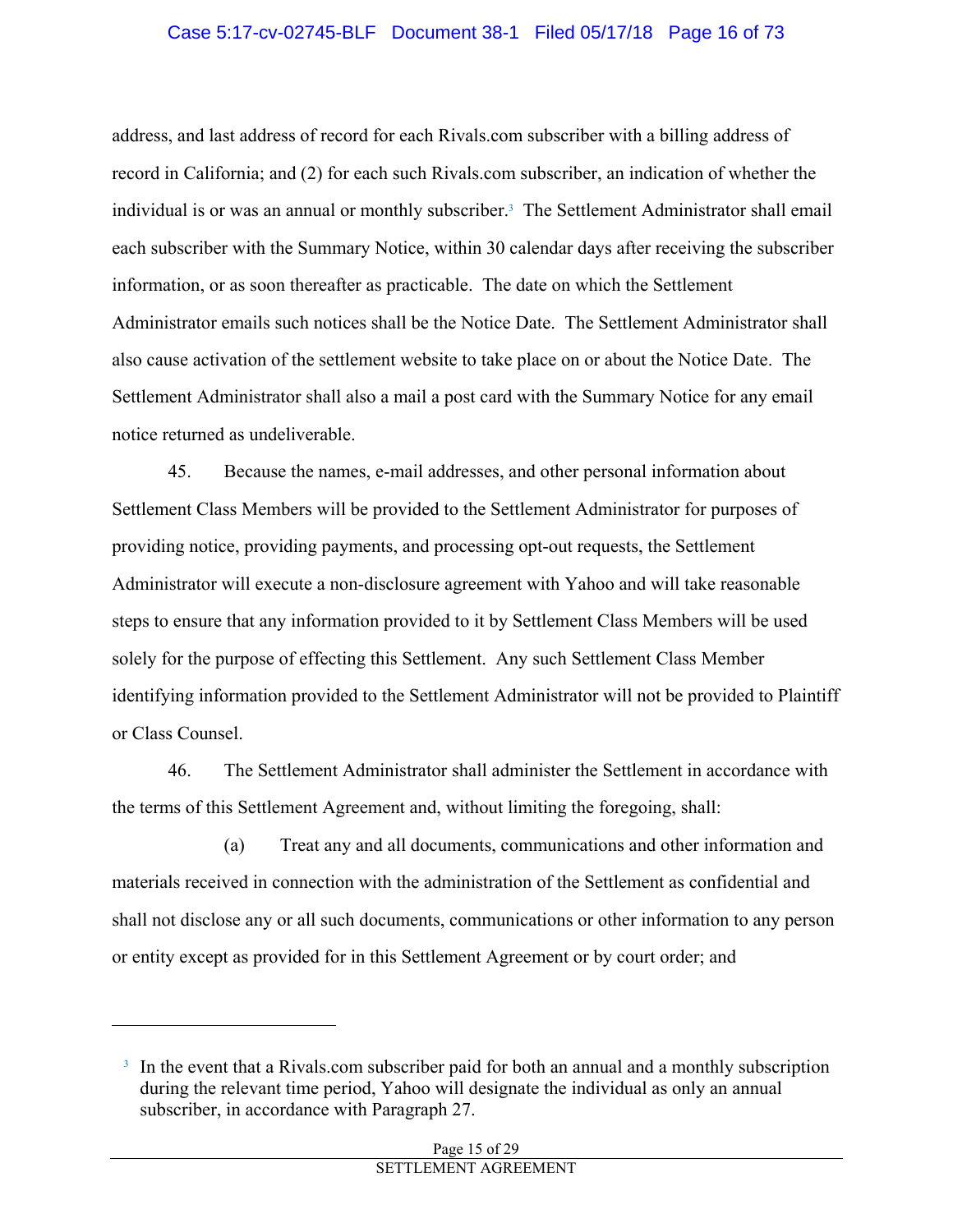## Case 5:17-cv-02745-BLF Document 38-1 Filed 05/17/18 Page 17 of 73

(b) Receive opt out and other requests from members of the Settlement Class to exclude themselves from the Settlement and provide to Class Counsel and Defense Counsel a copy thereof within three days of receipt. If the Settlement Administrator receives any exclusion forms or other requests from Settlement Class Members to exclude themselves from the Settlement after the deadline for the submission of such forms and requests, the Settlement Administrator shall promptly provide Class Counsel and Defense Counsel with copies thereof.

47. Yahoo will reimburse the Settlement Administrator for the reasonable costs, fees, and expenses of: (a) providing notice to the Settlement Class; and (b) administering the Settlement in accordance with this Settlement Agreement. Neither Plaintiff nor Class Counsel shall have any obligation to pay the Settlement Administrator for such costs, fees, and expenses.

48. No action is required for a Settlement Class Member to receive a credit under the terms of the Settlement Agreement with the free period beginning within 45 days of the Effective Date. A Settlement Class Member who wishes to elect for the free period to begin at a time other than within 45 days of the Effective Date must select an alternate date in the future on a valid Claim Form. To elect to obtain a cash payment under the Settlement, a Settlement Class Member must submit a Claim Form attesting to their California residency at the time of renewal of their Rivals.com subscription, and providing a valid California postal address where the check may be mailed. When requested in the Claim Form, the Claim Form shall be signed under penalty of perjury. Claim Forms will be: (a) included on the settlement website to be designed and administered by the Settlement Administrator; and (b) made readily available from the Settlement Administrator, as provided in the Preliminary Approval Order. Any Settlement Class Member who submits an invalid claim form will be provided with the credit that is described in Paragraph 27.

49. Any Settlement Class Member who, in accordance with the terms and conditions of this Settlement Agreement, neither seeks exclusion from the Settlement Class nor files a Claim Form will receive a credit under the terms of the Settlement Agreement and will not be entitled to receive any cash payments pursuant to this Settlement Agreement, but will be bound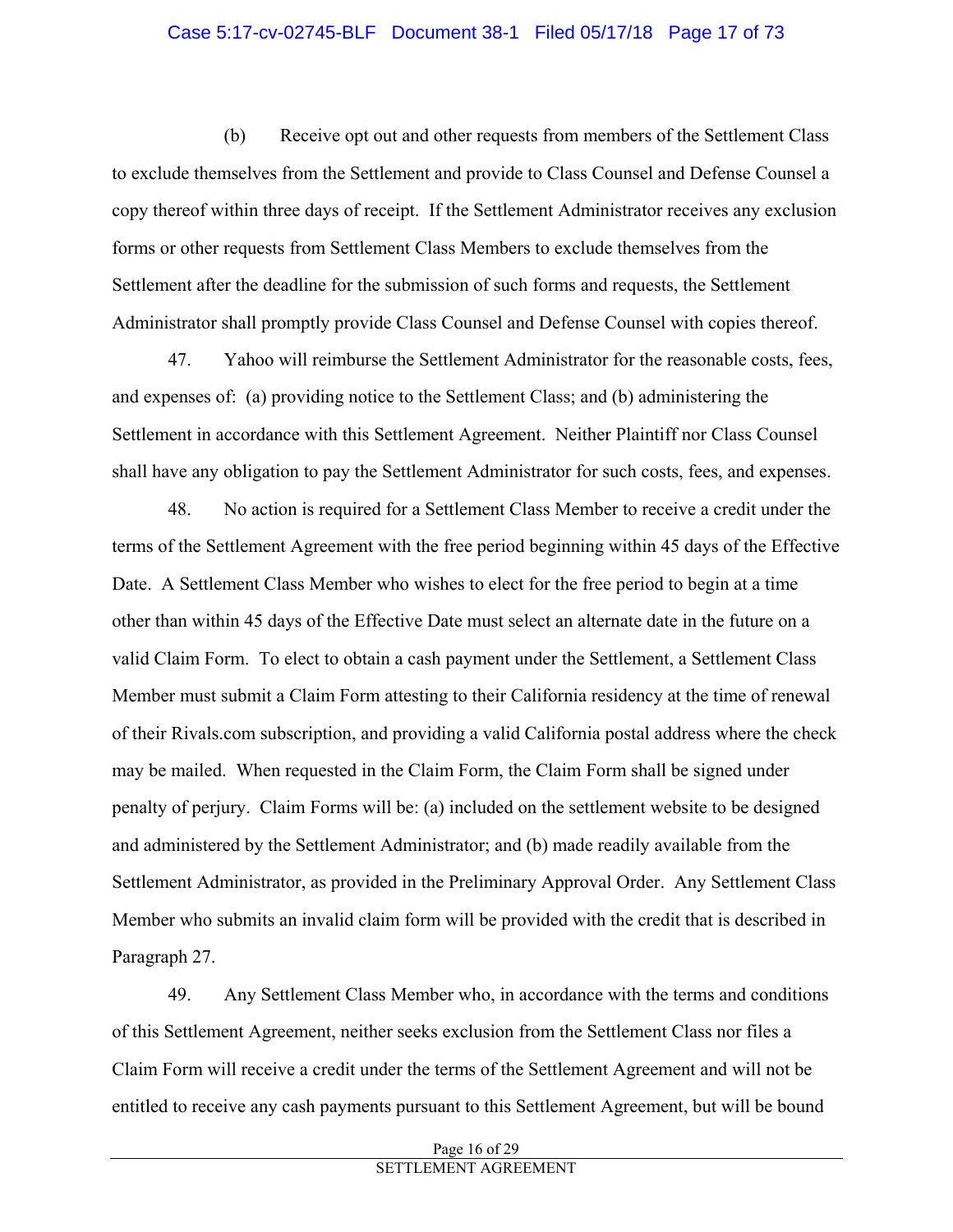#### Case 5:17-cv-02745-BLF Document 38-1 Filed 05/17/18 Page 18 of 73

together with all Settlement Class Members by all of the terms of this Settlement Agreement, including the terms of the Final Order and Judgment to be entered in the Action and the releases provided for herein, and will be barred from bringing any action against any of the Released Parties concerning the Released Claims.

50. The Settlement Administrator may contact a Settlement Class Member to obtain additional information or supporting documentation if a claim is incomplete. Claim Forms that in the view of the Settlement Administrator do not meet the requirements set forth in this Settlement Agreement and in the Claim Form instructions, or that fail to include all required supporting documentation, shall be rejected. Where a good faith basis exists, the Settlement Administrator may reject a Settlement Class Member's Claim Form for, among other reasons, the following:

(a) The Settlement Class Member seeks payment for subscriptions that are not covered by the terms of this Settlement Agreement;

- (b) Failure to fully complete and/or sign the Claim Form;
- (c) Illegible Claim Form;
- (d) Failure to provide adequate declaration of California residency;
- (e) The Claim Form is fraudulent;
- (f) The Claim Form is duplicative of another Claim Form;
- (g) The person submitting the Claim Form is not a Settlement Class Member;
- (h) Failure to submit a Claim Form by the Bar Date; and/or

(i) The Claim Form otherwise does not meet the requirements of this Settlement Agreement.

51. The Settlement Administrator shall determine whether a Claim Form meets the requirements set forth in this Settlement Agreement. Each Claim Form shall be submitted to and reviewed by the Settlement Administrator, who shall determine in accordance with the terms and conditions of this Settlement Agreement the extent, if any, to which each claim shall be allowed. The Settlement Administrator shall use all reasonable efforts and means to identify and reject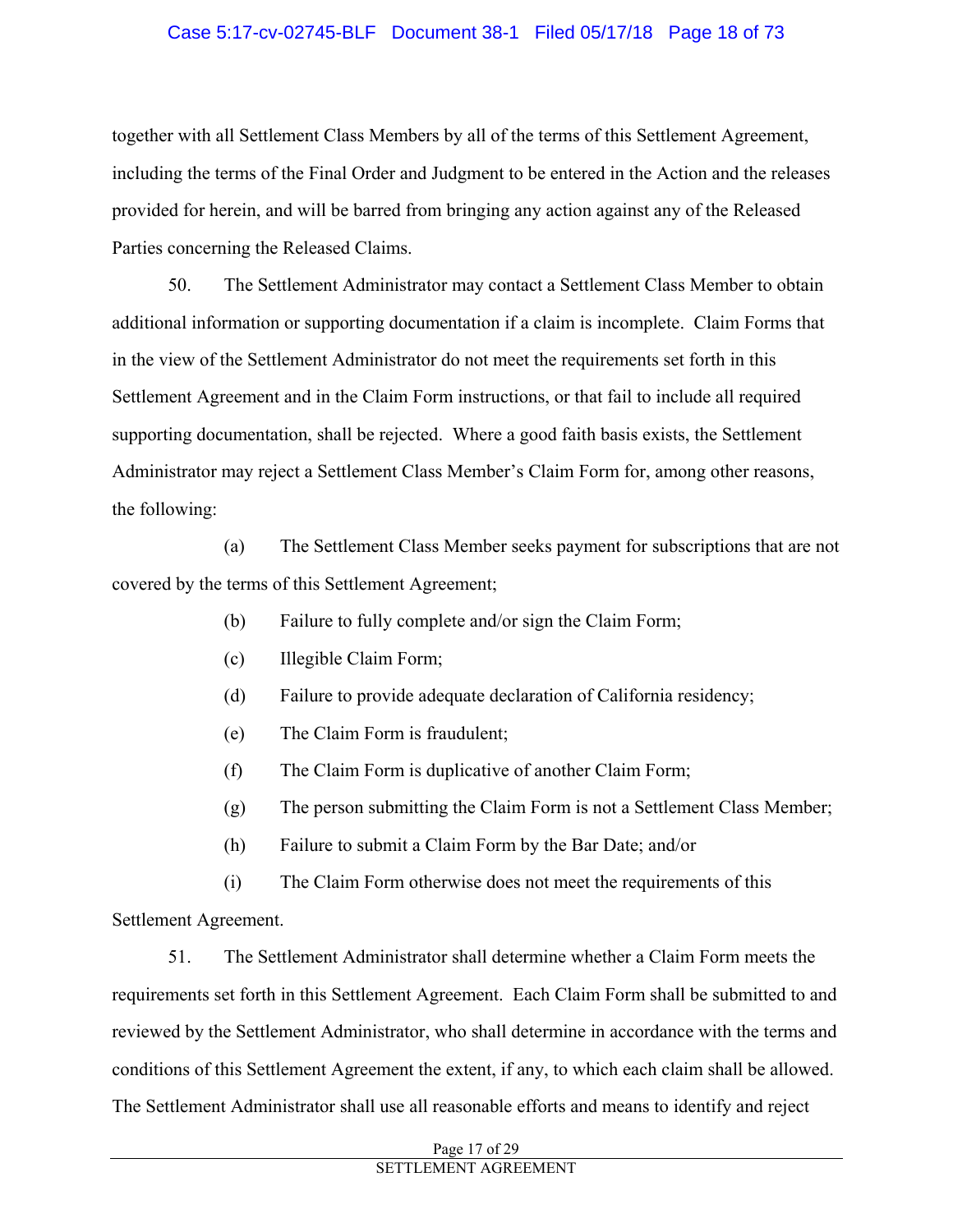## Case 5:17-cv-02745-BLF Document 38-1 Filed 05/17/18 Page 19 of 73

duplicate and/or fraudulent claims, including, without limitation, maintaining a record of each and every payment made to a Settlement Class Member.

52. Claim Forms that do not meet the terms and conditions of this Settlement Agreement shall be rejected by the Settlement Administrator. The Settlement Administrator shall notify the Settlement Class Member through the email address provided in the Claim Form of the rejection. Class Counsel and Defense Counsel shall be provided with copies of all such notifications to Settlement Class Members.

53. No person shall have any claim against Yahoo, Defense Counsel, Plaintiff, the Settlement Class, Class Counsel, and/or the Settlement Administrator based on any eligibility determinations or distributions made in accordance with this Settlement Agreement. This provision does not affect or limit in any way the right of review by the Court of any disputed Claim Forms as provided in this Settlement Agreement.

54. Any Settlement Class Member who fails to submit a fully completed Claim Form by the Bar Date shall be forever barred from receiving any cash benefit pursuant to this Settlement Agreement, but shall in all other respects be bound by all of the terms of this Settlement Agreement including the terms of the Final Order and Judgment to be entered in the Action and the releases provided for herein, and will be barred from bringing any action against any of the Released Parties concerning any of the Released Claims.

55. Class Counsel, Defense Counsel, and in-house counsel for Yahoo shall have the right to inspect the Claim Forms and supporting documentation received by the Settlement Administrator at any time upon reasonable notice.

56. The Settlement Administrator shall distribute cash payments to eligible Settlement Class Members on a date that occurs only after the Effective Date. Specifically, within 15 calendar days after the Effective Date, the Settlement Administrator shall provide Yahoo with a report that includes the total amount of cash payments to be distributed pursuant to the Settlement Agreement and sufficient backup information to confirm that such payments are due under the terms of the Settlement Agreement, for all valid claims received and fully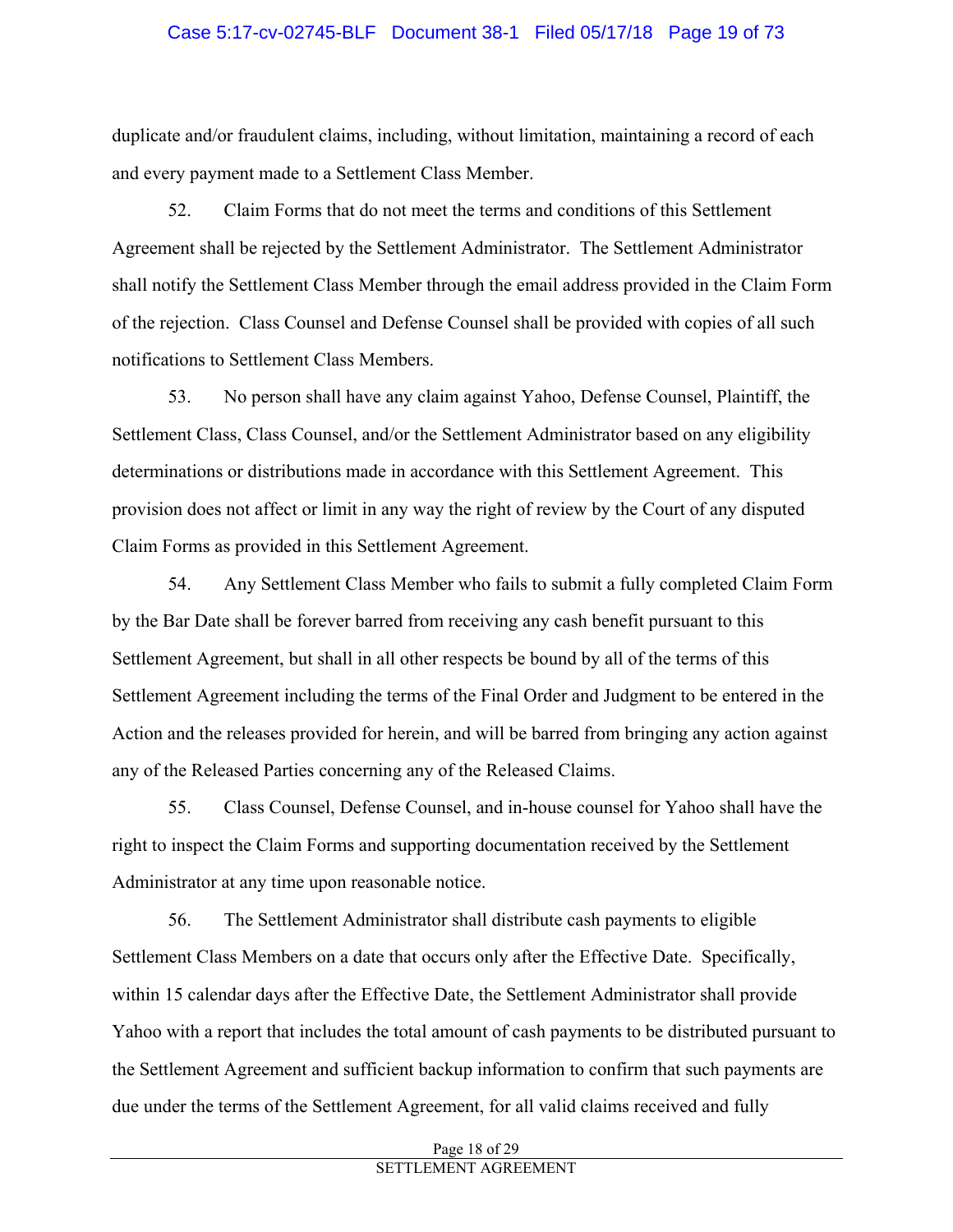## Case 5:17-cv-02745-BLF Document 38-1 Filed 05/17/18 Page 20 of 73

processed by the Settlement Administrator as of the Effective Date. Yahoo shall remit the funds to be distributed pursuant to the Settlement Agreement, for all valid claims received and fully processed by the Settlement Administrator as of the Effective Date, to the Settlement Administrator within 45 calendar days after the Effective Date. The Settlement Administrator shall distribute such funds to Settlement Class Members within 21 days after receiving such funds. To the extent that any payments to Settlement Class Members have not been cashed within 90 days of mailing, the Settlement Administrator shall cancel those payments and the outstanding amount will be provided to a mutually agreed upon charitable organization.

57. If the Settlement is not approved or for any reason the Effective Date does not occur, no payments or distributions of any kind shall be made pursuant to this Settlement Agreement.

58. All notification duties imposed by 28 U.S.C. § 1715 shall be borne by Yahoo, including the corresponding expenses, and shall be separate and in addition to any other obligation imposed herein.

59. The Released Parties are not and will not be obligated to compute, estimate, or pay any taxes on behalf of any Plaintiff, any Settlement Class Member, Class Counsel, and/or the Settlement Administrator. Class Counsel are not and will not be obligated to compute, estimate, or pay any taxes on behalf of any Plaintiff, Settlement Class Member, and/or the Settlement Administrator.

#### **VIII. OBJECTIONS AND OPT-OUTS**

60. Any Settlement Class Member who intends to object to the fairness, reasonableness, and/or adequacy of the Settlement must object to the proposed settlement in writing. Settlement Class Members may also appear at the Final Approval Hearing, either in person or through their own attorney. If A Settlement Class Member appears through her own attorney, the Settlement Class Member is responsible for paying that attorney. All written objections and supporting papers must (a) clearly identify the case name and number (*Wahl v. Yahoo! Inc.*, Case 5:17-cv-02745-BLF), (b) be submitted to the Court either by mailing them to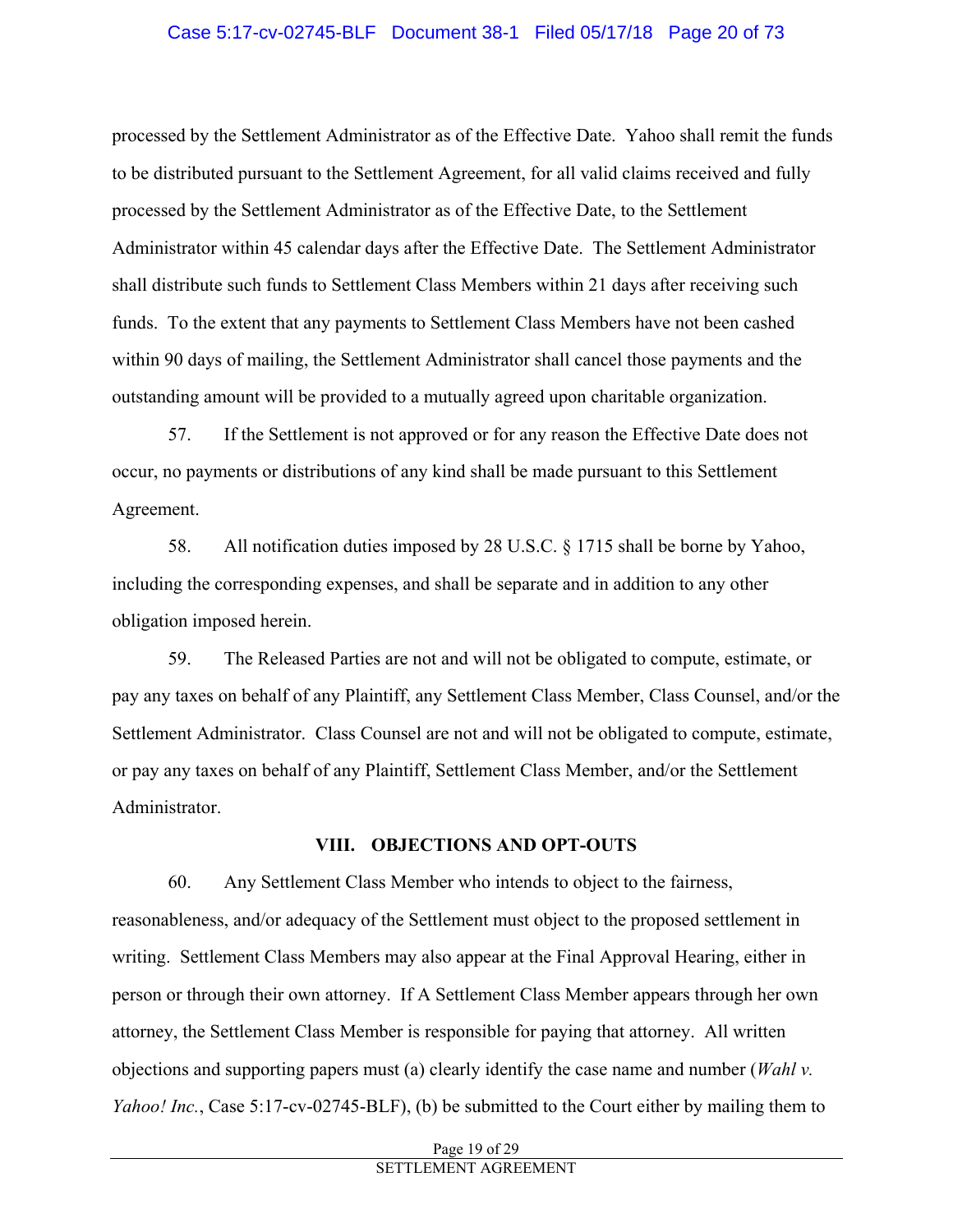Office of the Clerk of Court, United States District Court for the Northern District of California, 280 South First Street, Room 2112, San Jose, California 95113, or by filing them in person at any location of the United States District Court for the Northern District of California, and (c) be filed or postmarked on or before" a date to be set by the Court. Settlement Class Members who object must set forth their full name, current address, and telephone number. Settlement Class Members must also state in writing all objections and the reasons for each objection, and state whether they intend to appear at the Final Fairness Hearing either with or without separate counsel. Settlement Class Members will not be entitled to be heard at the Final Fairness Hearing unless written notice of the intention to appear at the Final Fairness Hearing and copies of any written objections and/or briefs are filed with the Court on or before a date to be set by the Court. If Settlement Class Members fail to file and serve timely written objections in the manner specified above, Settlement Class Members shall be deemed to have waived all objections and shall be foreclosed from making any objection (whether by appeal or otherwise) to the Settlement.

61. Members of the Settlement Class who fail to file and serve timely written objections in the manner specified above shall be deemed to have waived all objections and shall be foreclosed from making any objection (whether by appeal or otherwise) to the Settlement. Members of the Settlement Class who wish to object need not be physically present at the Fairness Hearing, however, in order to have their objections considered.

62. Members of the Settlement Class may elect to opt out of the settlement, relinquishing their rights to benefits hereunder. Members of the Settlement Class who opt out of the Settlement will not release their claims pursuant to this Settlement Agreement. Putative class members wishing to opt out of the Settlement must send to the Settlement Administrator by fax, U.S. Mail, or e-mail a letter including their name, address, and telephone number and providing a clear statement communicating that they elect to be excluded from the Settlement Class, do not wish to be a Settlement Class Member, and elect to be excluded from any judgment entered pursuant to the Settlement. Any request for exclusion or opt out must be postmarked on or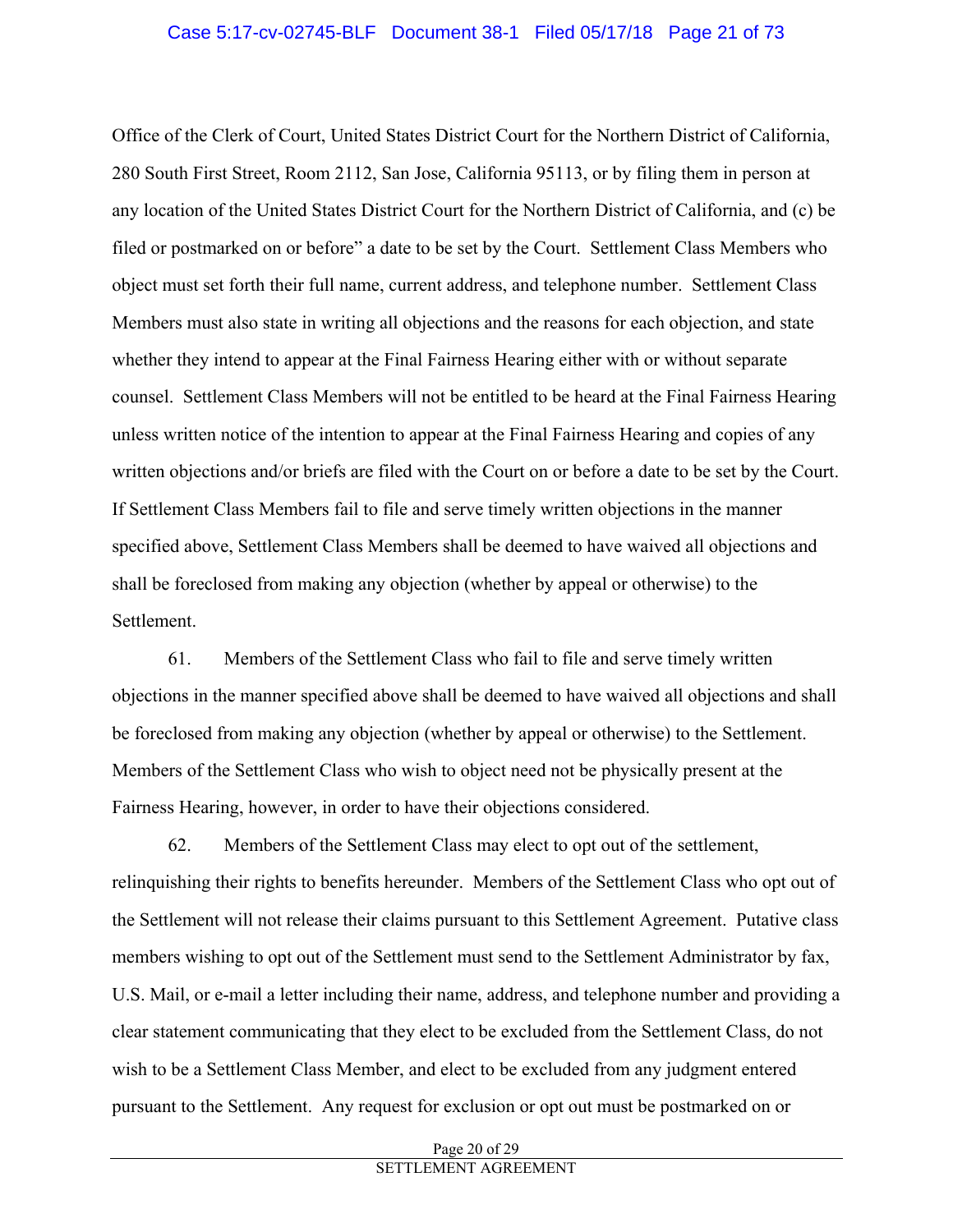before the opt-out deadline provided in the Court's Preliminary Approval Order. The date of the postmark on the mailing envelope shall be the exclusive means used to determine whether a request for exclusion has been timely submitted. Members of the Settlement Class who fail to submit a valid and timely request for exclusion on or before the date specified in the Court's Preliminary Approval Order shall be bound by all terms of this Settlement Agreement and the Final Order and Judgment, regardless of whether they have requested exclusion from the Settlement.

63. Any member of the Settlement Class who submits a timely request for exclusion or opt out may not file an objection to the Settlement and shall be deemed to have waived any rights or benefits under this Settlement Agreement.

64. Not later than three business days after the deadline for submission of requests for exclusion or opt out, the Settlement Administrator shall provide to Class Counsel and Defense Counsel a complete opt out list together with copies of the opt out requests. Notwithstanding any other provision of this Settlement Agreement, if more than 480 members of the Settlement Class opt out of the Settlement, Yahoo, in its sole discretion, may rescind and revoke the entire Settlement and this Settlement Agreement, thereby rendering the Settlement null and void in its entirety, by sending written notice that Yahoo revokes the Settlement pursuant to this paragraph to Class Counsel within 10 court days following the date the Settlement Administrator informs Yahoo of the number of Settlement Class members who have requested to opt out of the Settlement pursuant to the provisions set forth above. Such a written notice to revoke the Settlement pursuant to this paragraph would constitute an Event of Termination.

65. On the date set forth in the Preliminary Approval Order, a Final Fairness Hearing shall be conducted to determine final approval of the Settlement. Upon final approval of the Settlement by the Court at or after the Final Fairness Hearing, the parties shall present the Final Order and Judgment, substantially in the form attached to this Settlement Agreement as Exhibit "B," to the Court for approval and entry.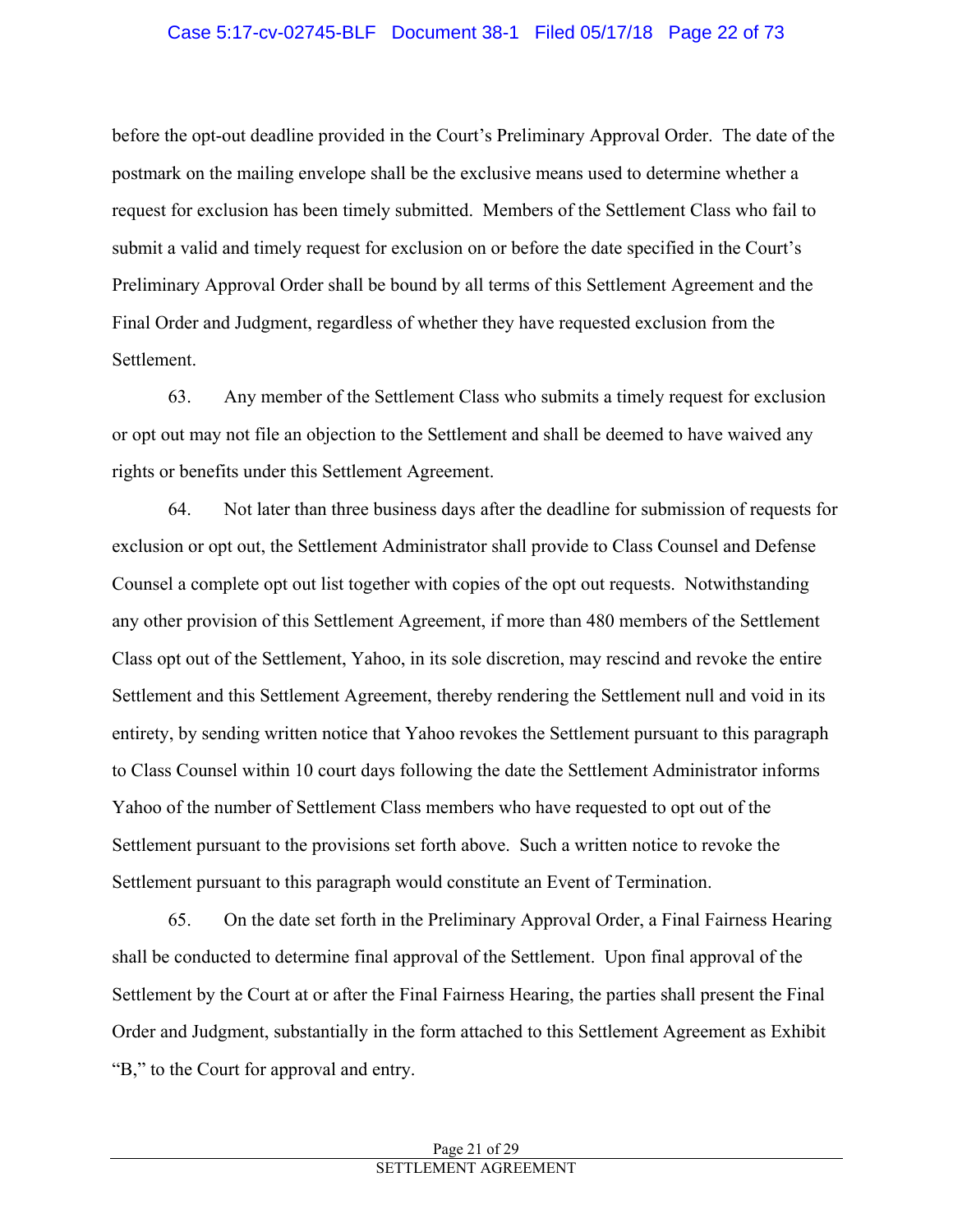# **IX. SCOPE AND EFFECT OF CERTIFICATION OF SETTLEMENT CLASS AND RELEASE OF CLAIMS**

66. For purposes of settlement only, the parties and their counsel agree that the Court should make preliminary findings and enter the Preliminary Approval Order (substantially in the form attached at Exhibit "A") granting provisional certification of the Settlement Class subject to final findings and ratification in the Final Order and Judgment, and appointing Plaintiff as the representatives of the Settlement Class and Class Counsel as counsel for the Settlement Class.

67. Yahoo does not consent to certification of the Settlement Class for any purpose other than to effectuate the Settlement of the Action. If this Settlement Agreement is terminated pursuant to its terms, or the Effective Date for any reason does not occur, the order certifying the Settlement Class for purposes of effectuating this Settlement Agreement, and all preliminary and/or final findings regarding that class certification order, shall be automatically vacated upon notice of the same to the Court, the Action shall proceed as though the Settlement Class had never been certified pursuant to this Settlement Agreement and such findings had never been made, and the Action shall return to the procedural status quo in accordance with this paragraph.

68. In the event the terms or conditions of this Settlement Agreement, other than terms pertaining to attorneys' fees, costs, expenses, and/or stipend payments, are materially modified by any court, either party in its sole discretion to be exercised within 14 days after such a material modification may declare this Settlement Agreement null and void. For purposes of this paragraph, material modifications include but are not limited to any modifications to the definitions of the Settlement Class, Settlement Class Members, or Released Claims, changes to the notice plan described in Paragraphs 24-26, and/or any material modifications to the terms of the settlement consideration described in Paragraphs 27 through 30.

## **X. SETTLEMENT NOT EVIDENCE AGAINST PARTIES**

69. The provisions contained in this Settlement Agreement are not and shall not be deemed a presumption, concession or admission by Yahoo of any default, liability or wrongdoing as to any facts or claims alleged or asserted in the Action, or in any actions or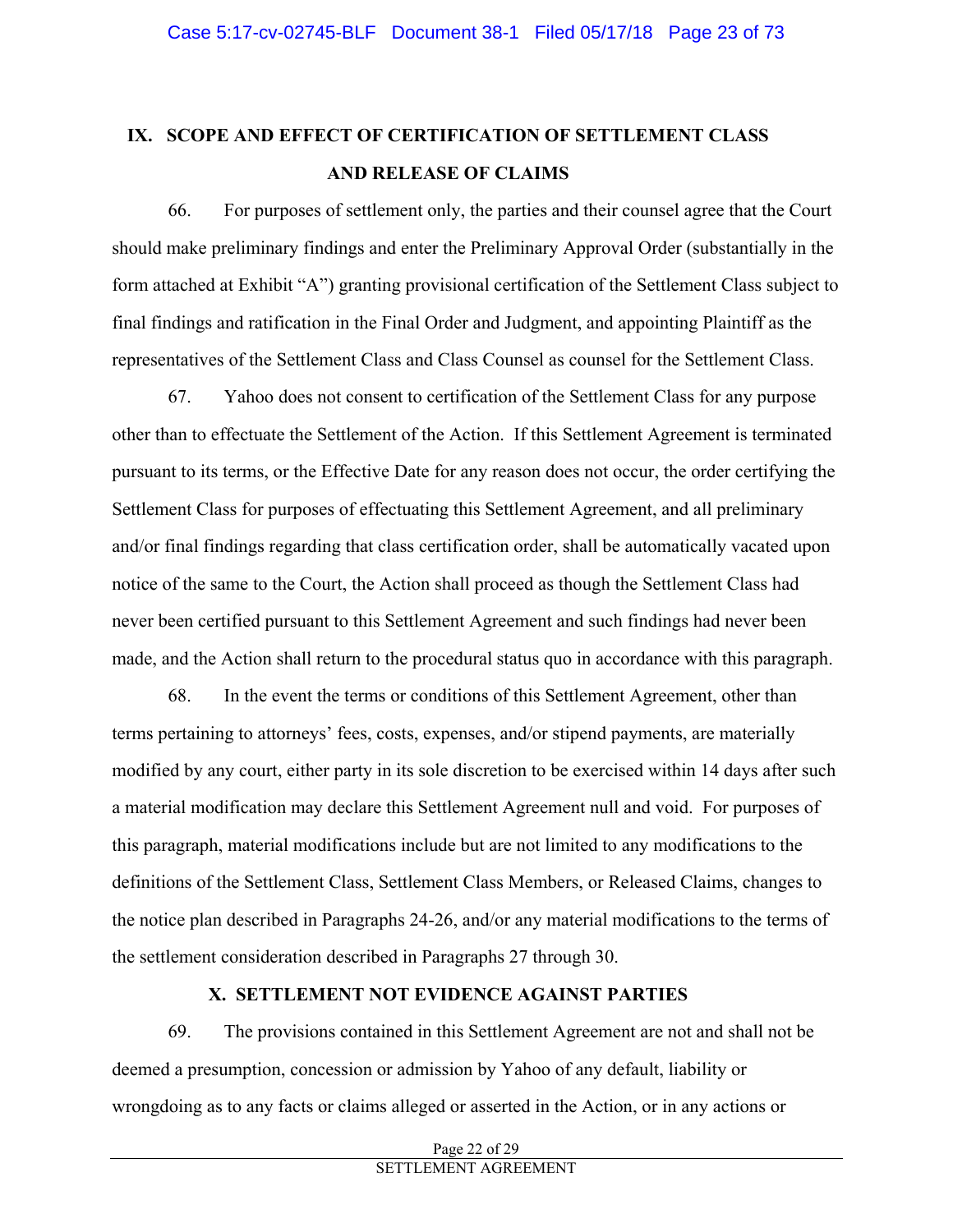## Case 5:17-cv-02745-BLF Document 38-1 Filed 05/17/18 Page 24 of 73

proceedings, nor shall they be interpreted, construed, deemed, invoked, offered, or received in evidence or otherwise used by any person in the Action, or in any other action or proceeding, whether civil, criminal or administrative. Yahoo does not admit that they or any of the Released Parties has or have engaged in any illegal or wrongful activity or that any person has sustained any damage by reason of any of the facts complained of in the Action. Yahoo does not consent to certification of the Settlement Class for any purpose other than to effectuate the Settlement of the Action.

#### **XI. BEST EFFORTS**

70. Class Counsel shall take all necessary actions to accomplish approval of the Settlement, notice, and dismissal of the Action. The parties and their counsel agree to cooperate fully with one another and to use their best efforts to effectuate the Settlement, including without limitation in seeking preliminary and final Court approval of the Settlement Agreement and the Settlement embodied herein, carrying out the terms of this Settlement Agreement, and promptly agreeing upon and executing all such other documentation as may be reasonably required to obtain final approval by the Court of the Settlement.

71. Each party will cooperate with the other party in connection with effectuating the Settlement or the administration of claims thereunder. Any requests for cooperation shall be narrowly tailored and reasonably necessary for the requesting party to recommend the Settlement to the Court, and to carry out its terms.

#### **XII.****MISCELLANEOUS PROVISIONS**

72. The parties agree that the recitals are contractual in nature and form a material part of this Settlement Agreement.

73. This Settlement Agreement and its accompanying Exhibits set forth the entire understanding of the parties. No change or termination of this Settlement Agreement shall be effective unless in writing and signed by Class Counsel and Defense Counsel. Any and all previous agreements and understandings between or among the parties regarding the subject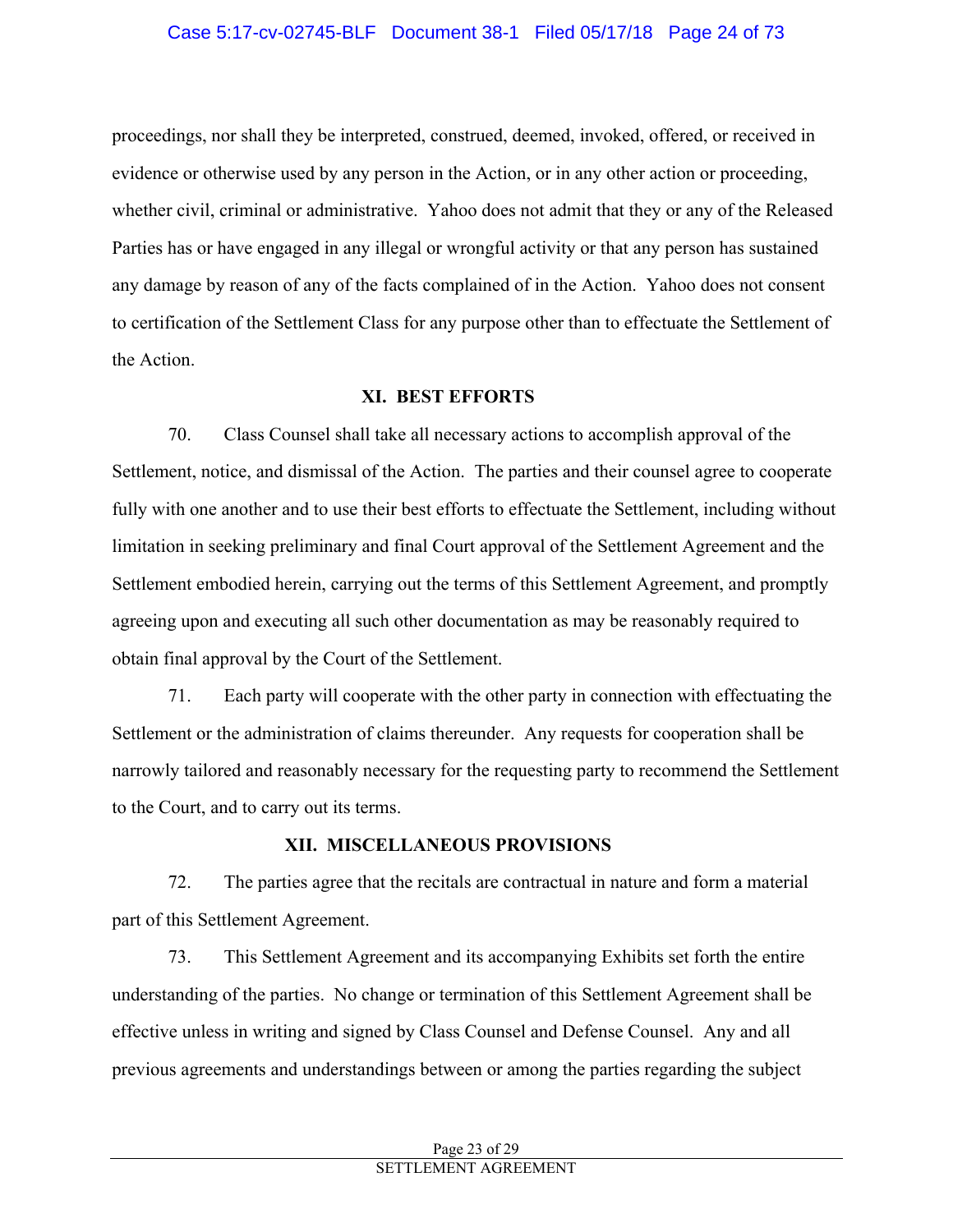## Case 5:17-cv-02745-BLF Document 38-1 Filed 05/17/18 Page 25 of 73

matter of this Settlement Agreement, whether written or oral, are superseded by this Settlement Agreement.

74. All of the parties warrant and represent that they are agreeing to the terms of this Settlement Agreement based upon the legal advice of their respective attorneys, that they have been afforded the opportunity to discuss the contents of this Settlement Agreement with their attorneys and that the terms and conditions of this document are fully understood and voluntarily accepted.

75. The waiver by any party of a breach of any term of this Settlement Agreement shall not operate or be construed as a waiver of any subsequent breach by any party. The failure of a party to insist upon strict adherence to any provision of the Settlement Agreement shall not constitute a waiver or thereafter deprive such party of the right to insist upon strict adherence.

76. The headings in this Settlement Agreement are inserted merely for the purpose of convenience and shall not affect the meaning or interpretation of this document.

77. This Settlement Agreement may be executed in counterparts, each of which shall be deemed an original and all of which, when taken together, shall constitute one and the same instrument. The date of execution shall be the latest date on which any Party signs the Settlement Agreement.

78. This Settlement Agreement has been negotiated among and drafted by Class Counsel and Defense Counsel. To the extent there is any uncertainty or ambiguity in this Settlement Agreement, none of the parties will be deemed to have caused any such uncertainty or ambiguity. Accordingly, this Settlement Agreement should not be construed favor of or against one party as to the drafter, and the Parties agree that the provisions of California Civil Code § 1654 shall not apply to the construction or interpretation of this Settlement Agreement.

79. Except as specifically provided in this Settlement Agreement, the Parties and/or their counsel will not issue any press release or make other public statements regarding the Settlement or the Action without the prior written approval of all Parties, other than to state that the Action "has been resolved."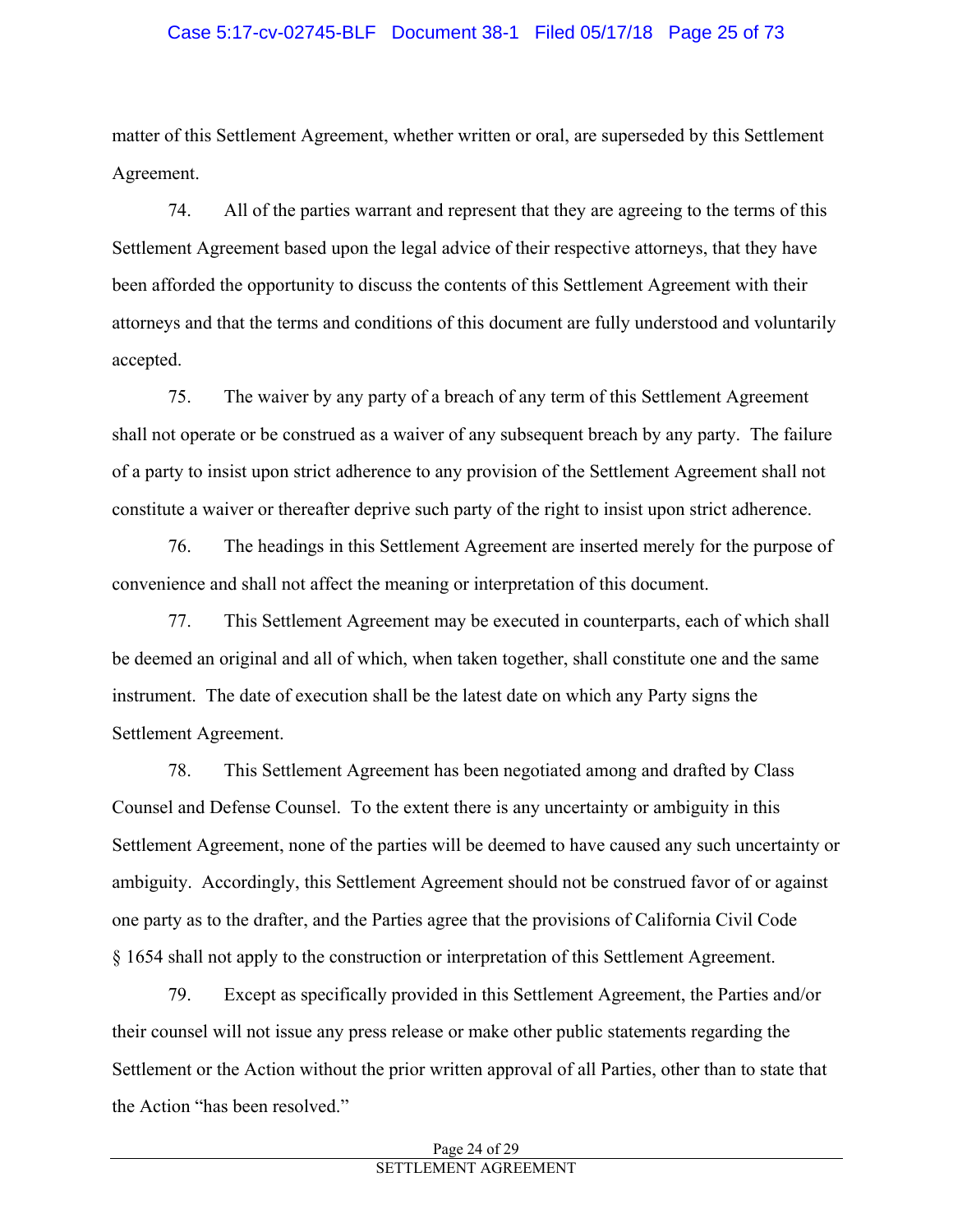## Case 5:17-cv-02745-BLF Document 38-1 Filed 05/17/18 Page 26 of 73

80. The parties believe that this Settlement Agreement is a fair, adequate, and reasonable settlement of the Action, and they have arrived at this Settlement through arms-length negotiations, taking into account all relevant factors, present and potential.

[The Remainder Of This Page Left Intentionally Blank]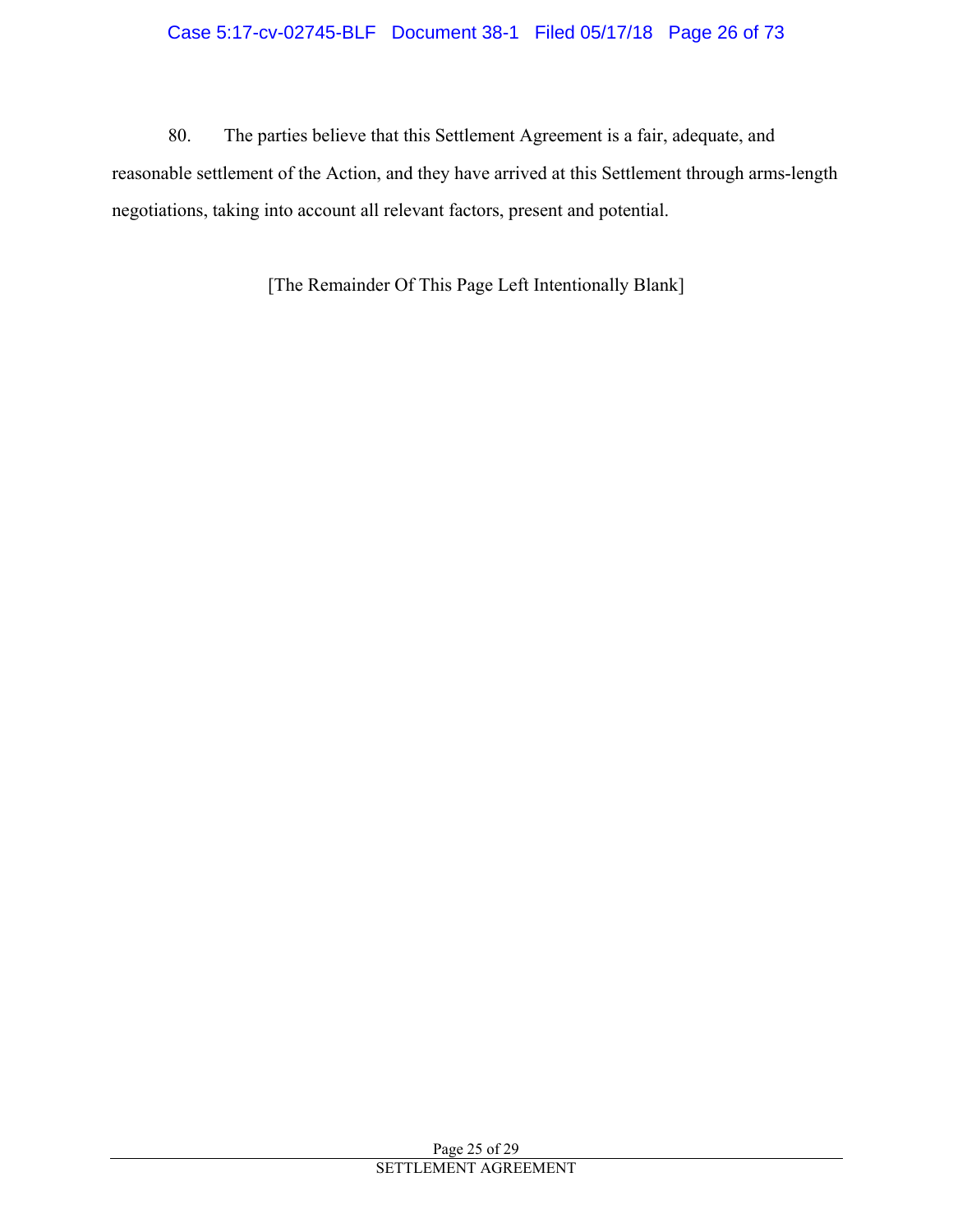IN WITNESS WHEREOF, the parties hereto, and intending to be legally bound hereby, have duly executed this Settlement Agreement as of the date set forth below.

DATED: \_\_\_, 2018

By:

Yuan Guo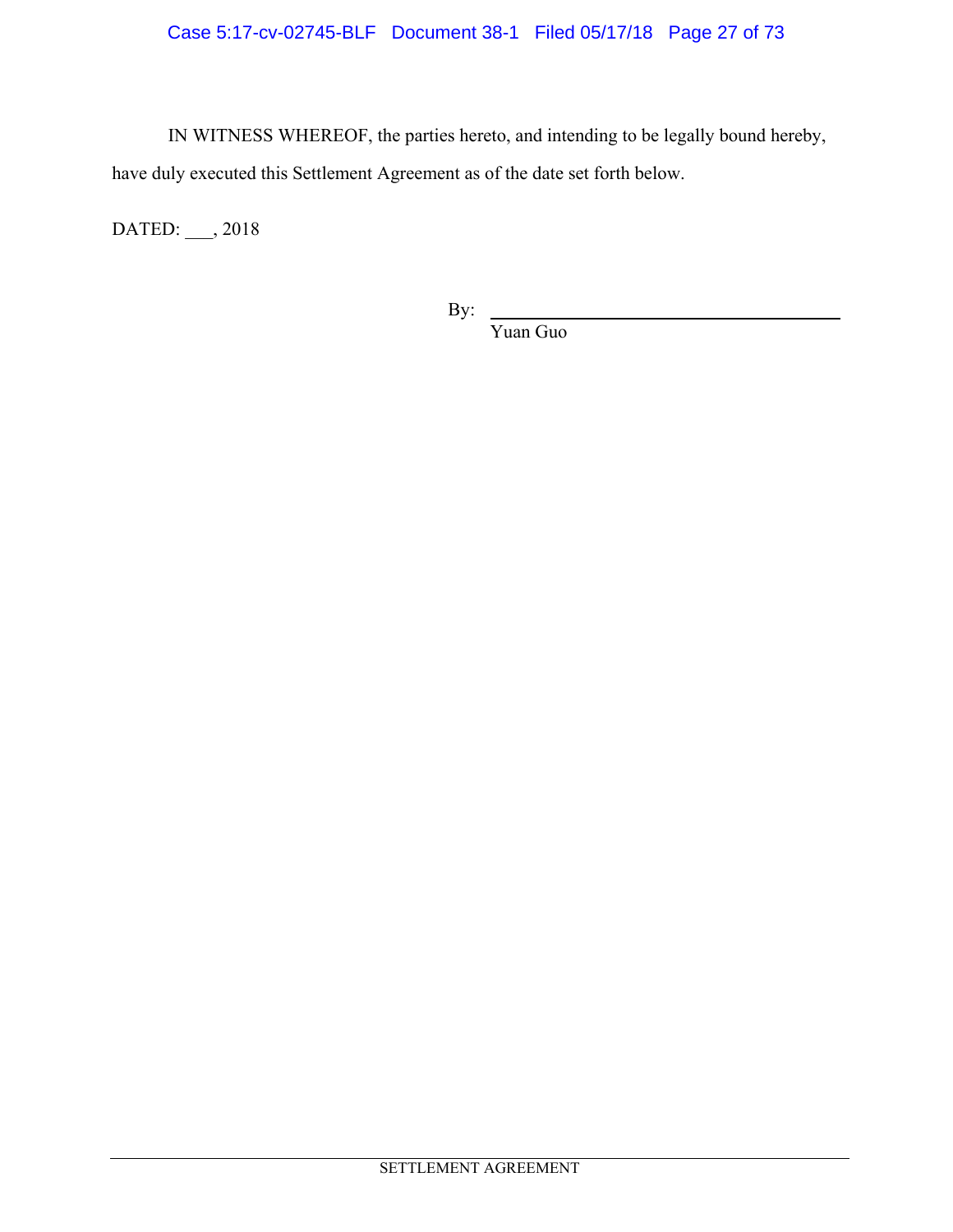# OATH HOLDINGS, INC.

DATED: \_\_, 2018 By:\_\_\_\_\_\_\_\_\_\_\_\_\_\_\_\_\_\_\_\_\_\_\_\_\_\_\_\_\_\_\_\_\_\_\_\_\_\_\_

Daniel C. Tepstein Vice President and Associate General Counsel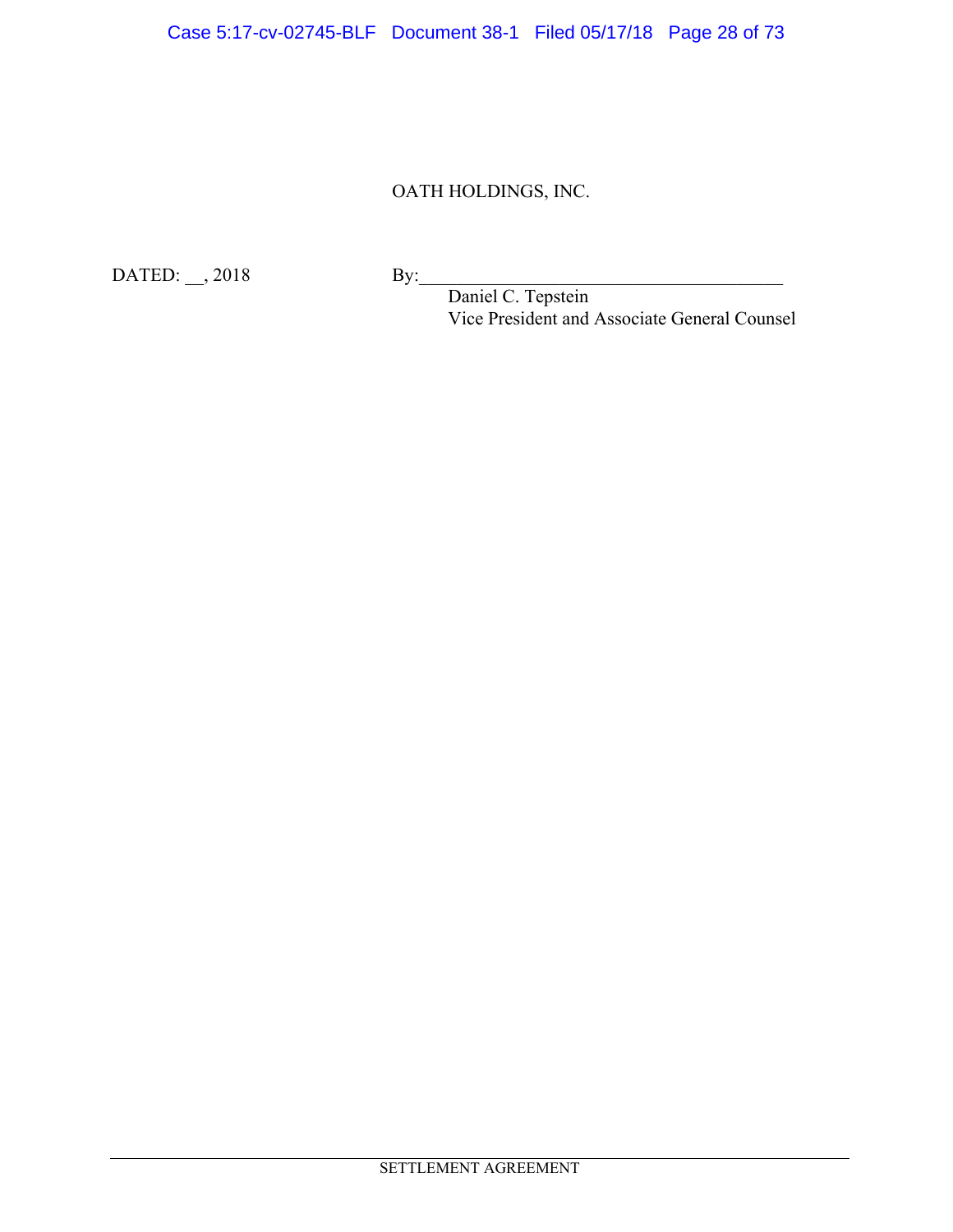#### APPROVED AS TO FORM:

DATED: \_\_\_, 2018

HORN, AYLWARD & BANDY, LLC Joseph A. Kronawitter *jkronawitter@hab-law.com* 2600 Grand Boulevard Suite 1100 Kansas City, Missouri 64108 Telephone: (816) 421-0700 Facsimile: (816) 421-0700

OGLOZA FORTNEY LLP Darius Ogloza (SBN 176983) *dogloza@oglozafortney.com*  David C. Fortney (SBN 226767) *dfortney@oglozafortney.com*  535 Pacific Avenue, Suite 201 San Francisco, California 94133 Telephone: (415) 912-1850 Facsimile: (415) 887-5349

*Attorneys for Plaintiff and the Class*